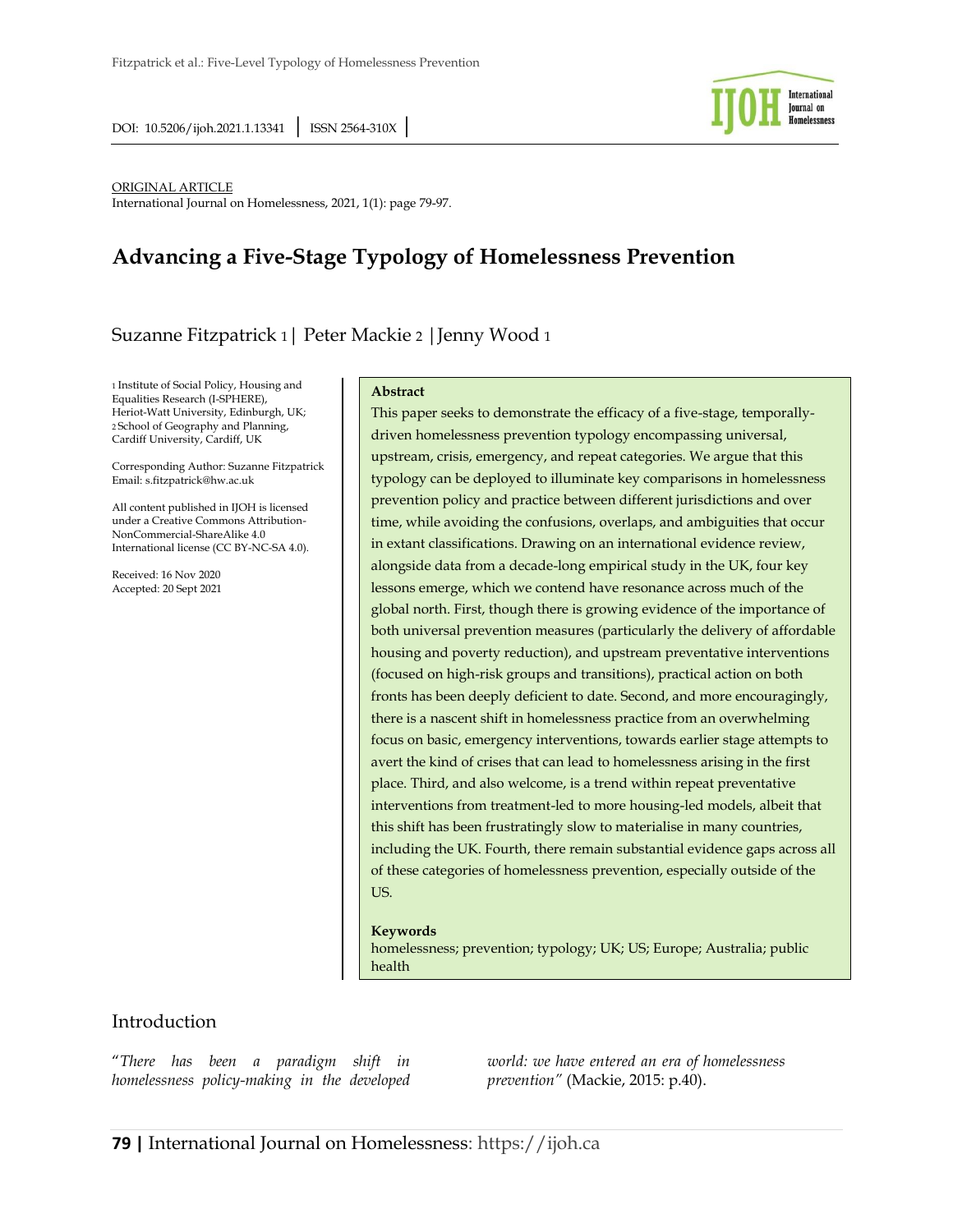Preventative public policy has its roots in advances in public health, wherein it has long been accepted that the prevention of disease is better than any cure (Baumann & Karel, n.d; Cairney, 2015). Within homelessness policy across the global north, a 'prevention turn' can readily be discerned in recent years (Mackie, 2015), underpinned by goals including cash and/or economic cost savings to the public sector (Culhane et al., 2011), overcoming government embarrassment about large numbers of homeless households on the streets or in temporary accommodation (Busch-Geertsema & Fitzpatrick 2008), and enhancing the welfare of the individuals and families directly affected (Burt et al., 2007; Crane et al., 2006; Mackie, 2015). Prevention can take the form of structural intervention and/or individual programme response (Busch-Geertsema & Fitzpatrick, 2008). It may be targeted at whole populations, specific demographics, or a combination of the two (Shinn & Cohen, 2019).

The various purposes, scales, contexts and issues implicated in homelessness prevention have precipitated multiple categorisations for understanding and enacting it. Such organising classifications, or typologies, are essential heuristic tools for systematic analysis and transparent comparison in the homelessness field, especially at the international level (Busch-Geertsema et al., 2016; Gaetz & Dej, 2017; Mackie, 2015). The most commonly cited homelessness prevention typology stems from the public health field and sets out three broad tiers - primary, secondary and tertiary (Culhane et al., 2011; Montgomery et al., 2013). However, in this paper, we advance a finer-grained classification of prevention efforts which, we contend, provides a more nuanced, comprehensive, and intuitively efficacious approach.

Nowhere has the prevention turn on homelessness been more apparent than in the United Kingdom (UK) where, over the course of the last decade and longer, there have been major initiatives to re-orient homelessness policies and law in a more preventative direction (Mackie, 2015). As homelessness is a fully devolved policy area, this preventive turn has taken different forms and commenced at different points in each of the four UK jurisdictions (Fitzpatrick & Davies, 2021). Similarities are greatest between England and Wales, where recent legislation in both countries has introduced enhanced, and very similar, homelessness prevention and relief duties. In

Scotland, a stronger statutory safety net pertains for single homeless people than elsewhere in the UK (Mackie & Thomas, 2014), but there has been slower progress on implementing preventative interventions (Fitzpatrick et al., 2019a). Northern Ireland has tended to lag yet further behind in this regard (Fitzpatrick et al., 2020a). This diversity of approach and timing provides 'natural experiment' conditions enabling investigation of the relative effectiveness of specific aspects of homelessness prevention across the four UK jurisdictions, with a view to lesson learning not just within the UK, but in other global north countries too.

This article seeks to demonstrate the international efficacy of a five-stage homelessness prevention typology, already deployed to explore and assess policy and practice in the UK, arguing that it can be used to illuminate key comparisons between different jurisdictions on a broader scale. After reviewing existing homelessness prevention typologies, and setting out our reasoning for settling on this classification, we summarise the methods used to generate the (UK-based) empirical data drawn upon to substantiate our argument. The remainder of the paper explicates each of the five discrete categories in our favoured typology via a narrative review of relevant international literature, accompanied by its practical application via our analysis of the UK case.

### **Assessing Homelessness Prevention Typologies**

The public health-inspired classification of homelessness prevention comprises three broad tiers: *primary* prevention, sometimes defined as seeking to prevent people from becoming homeless in the first place; *secondary* prevention, which often focuses on those at imminent risk of homelessness; and *tertiary* prevention, which addresses the housing and support needs of people that have already faced homelessness in an effort to prevent recurrence (Apicello, 2010; Busch-Geertsema & Fitzpatrick, 2008).

While a helpful starting point, analogous to the 'upstream/ midstream / downstream' tripartite model used in wider public policy (Coote, 2012), this tripartite typology has courted a degree of confusion, with all three tiers defined in divergent ways. For a start, *primary* prevention is sometimes taken not to mean all and any efforts to obviate firsttime homelessness, but rather more precisely 'universal' interventions that reduce homelessness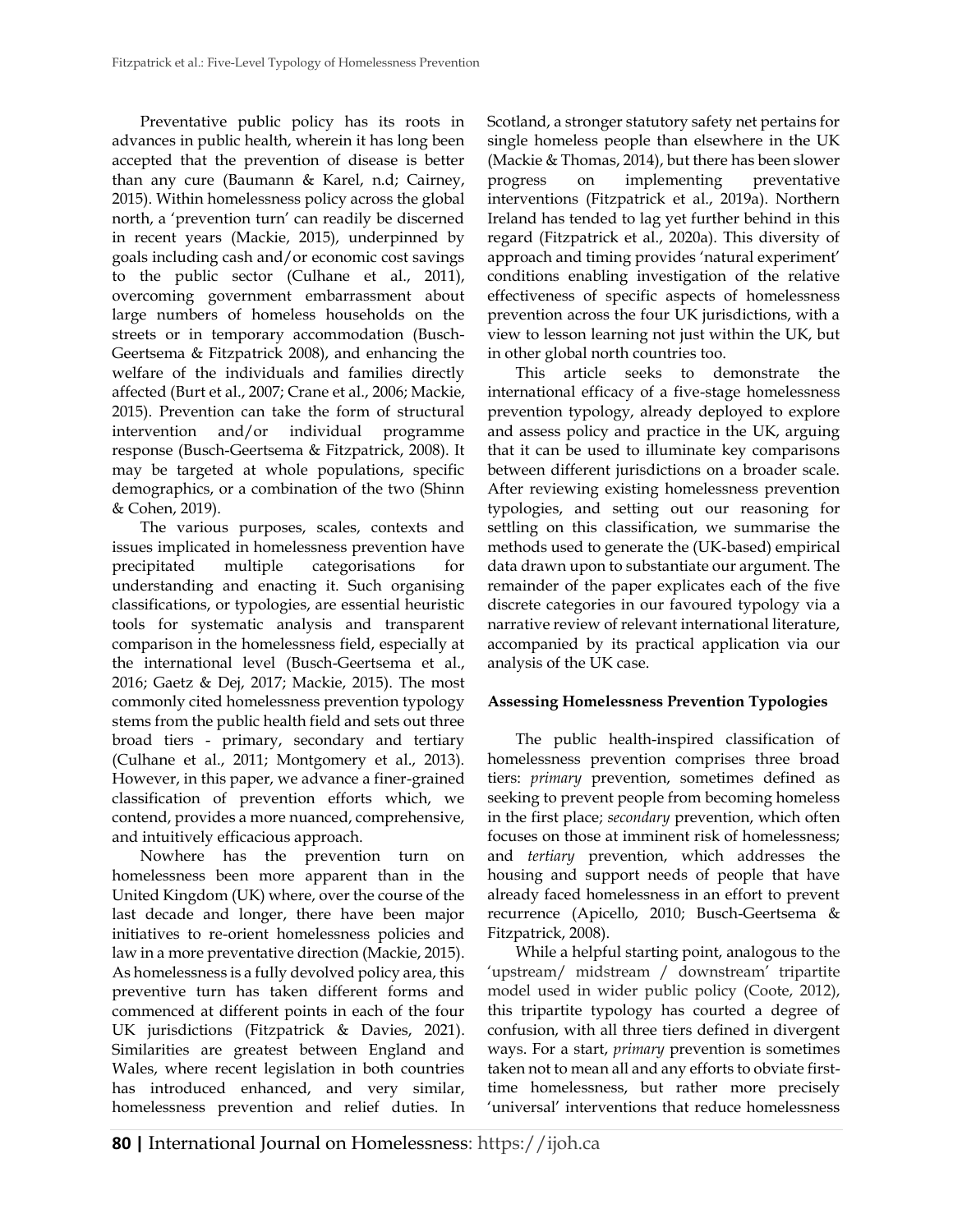risks at the general population level (Apicello, 2010; Busch-Geertsema & Fitzpatrick, 2008). For example, tax and welfare measures that act to reduce child poverty – demonstrated to be strongest predictor of homelessness in young adulthood in the UK (Bramley & Fitzpatrick, 2018) - can be considered a form of primary homelessness prevention. So too can affordable housing supply and healthcare policies that increase accessibility (Shinn et al., 2013). A rather different interpretation of primary prevention focuses not (just) on universal measures aimed at the population at large, but instead on (or as well) 'upstream' measures targeting specific vulnerable individuals at an early stage in their life course. This could be via education, child protection, health care, or criminal justice policies that may reduce their risks of homelessness later in life (Shinn et al., 2001).

*Secondary* prevention has also been interpreted in ways that depart from that indicated above. Some authors such as Gaetz and Dej (2017), include assistance not only to those at imminent risk of homelessness but also to those who have recently become homeless to help them move on as quickly as possible. Thus, while United States (US) authors often include 'Rapid Rehousing' measures, aimed at securing sustainable accommodation for already homeless households, in their interpretation of secondary prevention (Culhane et al., 2011; Montgomery et al., 2013), European authors usually do not (for example, Busch-Geertsema & Fitzpatrick, 2008).

*Tertiary* prevention is generally understood as referring to a range of support programmes to address the support needs of people experiencing repeat or chronic homelessness such as physical and/or mental ill-health and substance misuse (Apicello, 2010; Busch-Geertsema 2014; Mackie et al., 2017). However, the distinction between secondary and tertiary prevention is not entirely clear, not least as both can be interpreted as encompassing people who are currently and formerly homeless.

Shinn et al. (2001) offer an alternative tripartite approach to 'primary' prevention (by which they mean any efforts to avoid homelessness occurring in the first place), disaggregated into 'universal', 'selected', and 'indicated' homelessness prevention. Universal prevention programmes are *whole population* measures, while selected prevention is aimed at *groups* deemed to be at particular risk of homelessness, such as people exiting institutions, and indicated programmes are directed at *individuals* who have been deemed to be at risk through individual screening. While this population-focused typology, drawn mainly from the mental health sector (Apicello, 2010), has the benefit of internal logic and consistency, it does not incorporate a sense of the imminence of homelessness risk. We would argue that this lack of a temporal standpoint is a key weakness in this typology, as the timing of the homelessness risk – its immediacy or otherwise – can imply very different practical interventions to obviate it.

A more recent attempt to categorise homelessness prevention has emerged from Canada (see Gaetz & Dej, 2017), and was subsequently adopted in Wales to explore youth homelessness prevention (Schwan et al., 2018). These authors offer two interlinked classifications. The first is described as an 'adapted public health model' framework, which incorporates the traditional tripartite primary, secondary, tertiary distinction but, following Shinn et al. (2001), subdivides the primary stage into populationdifferentiated universal, selected, and indicated elements. The second, five-fold classification is described as a 'typology of homelessness prevention' and includes 'structural prevention', 'systems prevention', 'early intervention', 'eviction prevention', and 'housing stability'. Each of these five categories is also said to have implications for primary, secondary, tertiary prevention. This leads to a complex matrix-type classificatory scheme (though not presented as such) which is challenging to comprehend or implement.

The typology advocated by Gaetz and Dej (2017) also presents some seemingly arbitrary distinctions and conflations. For example, their 'systems prevention' unhelpfully, to our mind, separates out leaving state-run institutions from other forms of identifiable upstream risks, while aspects of structural prevention are awkwardly split between 'universal-structural' (e.g., antidiscrimination measures to address racism and homophobia) and selected-structural (e.g., reparations for Indigenous communities) subcategories. The lack of apparent logical differentiation between their first two main categories is manifest in the very similar (yet somewhat opaque) language used to describe them, with 'structural prevention' defined as pertaining to *'systemic factors that contribute to housing precarity and expose individuals and families to the risk of*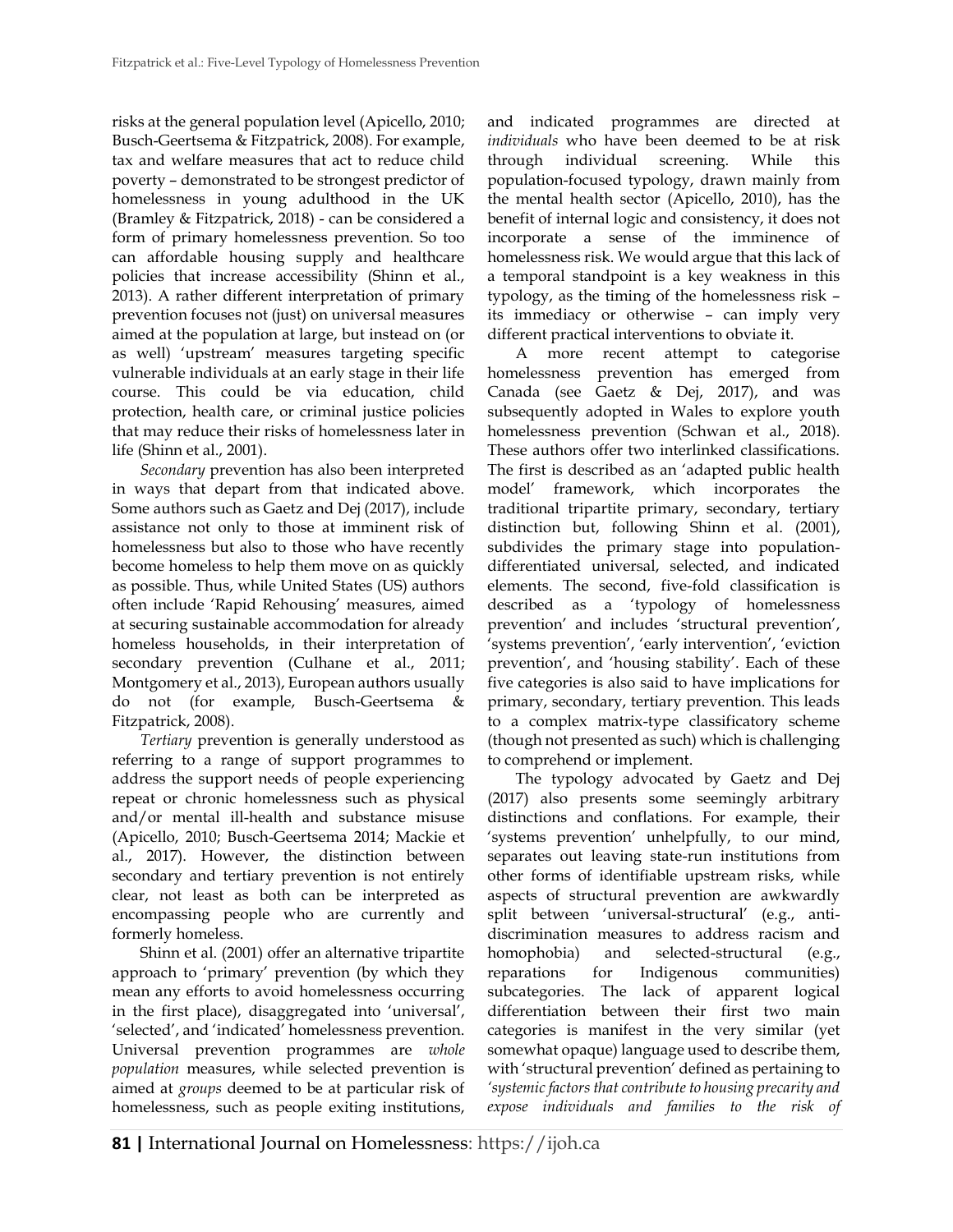*homelessness'*(p.44), while 'systems prevention' is focused on '*addressing institutional and systems failures that either indirectly or directly contribute to the risk of homelessness'* (p.44). The early intervention category focuses on the urgent needs of those at imminent risk of homelessness, or those who have recently experienced homelessness, rather than the longer-term planning that the term 'early' implies. Gaetz & Dej (2017) offer a discrete 'eviction prevention' category, even though this is also described as a type of early intervention and housing stability. It is consequently unclear why it needs a separate category of its own.

Existing homelessness prevention typologies in the international literature therefore seem to veer between the excessively basic (courting ambiguity and leaving too many questions unanswered) to the bewilderingly complex (leaving readers disoriented by competing concepts and organising frameworks). Nonetheless, the core tension is clearly between population-based and temporallydriven typologies. While Apicello (2010) and Shinn et al. (2001) opt for the former, and in so doing, lose the crucial temporal dimension, Gaetz and Dej (2017) attempt to weld them together, resulting in a labyrinthian conceptual tangle. We argue that a different approach is both possible and preferable, giving primacy to the temporal targeting of interventions while accommodating key dimensions of population targeting without sacrificing logical coherence or comprehensibility.

In this spirit, we commend a five-stage homelessness prevention typology, originally coproduced by voluntary and statutory sector stakeholders in England (Business in the Community, 2019; Fitzpatrick et al., 2019b; St Basils, 2015). The core stages of this typology are as follows:

*Universal* - preventing or minimising homelessness risks across the population at large.

*Upstream* – early-stage prevention focussed on high-risk groups, such as vulnerable young people and risky transitions, such as leaving local authority care, prison, or mental health in-patient treatment.

*Crisis* – preventing homelessness likely to occur within a foreseeable period.

*Emergency* – support for those at immediate risk of homelessness, especially rough sleeping;

*Repeat* – prevention of recurrent homelessness, especially rough sleeping.

While the first category above (universal) may not seem at first glance a good fit in a temporally-

driven hierarchy, in fact, this can be viewed as a 'pre' identifiable risk stage, as discussed further below. Upstream efforts are orientated at the earliest possible stage of assistance to identifiable at-risk population groups. The vital distinction between proximate interventions which require a short-term (crisis) response within the next several days or weeks, versus those which require an immediate (emergency) response that very day, is recognised in this time-based typology. Just as importantly, obviating risks of recurrence amongst those who have previously been homeless (repeat) is given a distinctive place in this prevention schema.

By offering discrete (mutually exclusive) categories of prevention, we argue that this classification allows for finer-grained and more systematic assessment of interventions than the earlier, more basic typologies reviewed above. At the same time, it avoids the complex hierarchies, duplication, and uncertain logic of the later, more ambitious models. The discrete compartmentalisation it offers is indispensable for a typology designed to provide a transparent and logical heuristic device for policymakers and practitioners to systematically self-assess whether they have 'all relevant bases' covered and to identify where there are gaps or imbalances in the resources expended across the relevant dimensions. This is linked to the important, if often implied, normative component of temporally-focussed typologies – i.e. that there are strong moral grounds for concentrating as much effort as possible on the earliest stage (universal and upstream) interventions, rather than relying on later stage (crisis, emergency and repeat) interventions, to avoid people experiencing the trauma and disruption associated with the threat as well as the experience of homelessness.

This typology has quickly gained traction with statutory and voluntary sector stakeholders in the UK (Fitzpatrick et al., 2020b). For example, it formed the conceptual basis of a series of reports from a Ministerial Group in Wales charged with '*recommending actions to end homelessness'* (Homelessness Action Group, 2020). It similarly supplied the intellectual underpinning of a prevention-focused review established by the national homelessness charity Crisis at the request of the Scottish Government (Reid, 2021). However, it has yet to be tested with a broader global audience. Our intention with this paper is to draw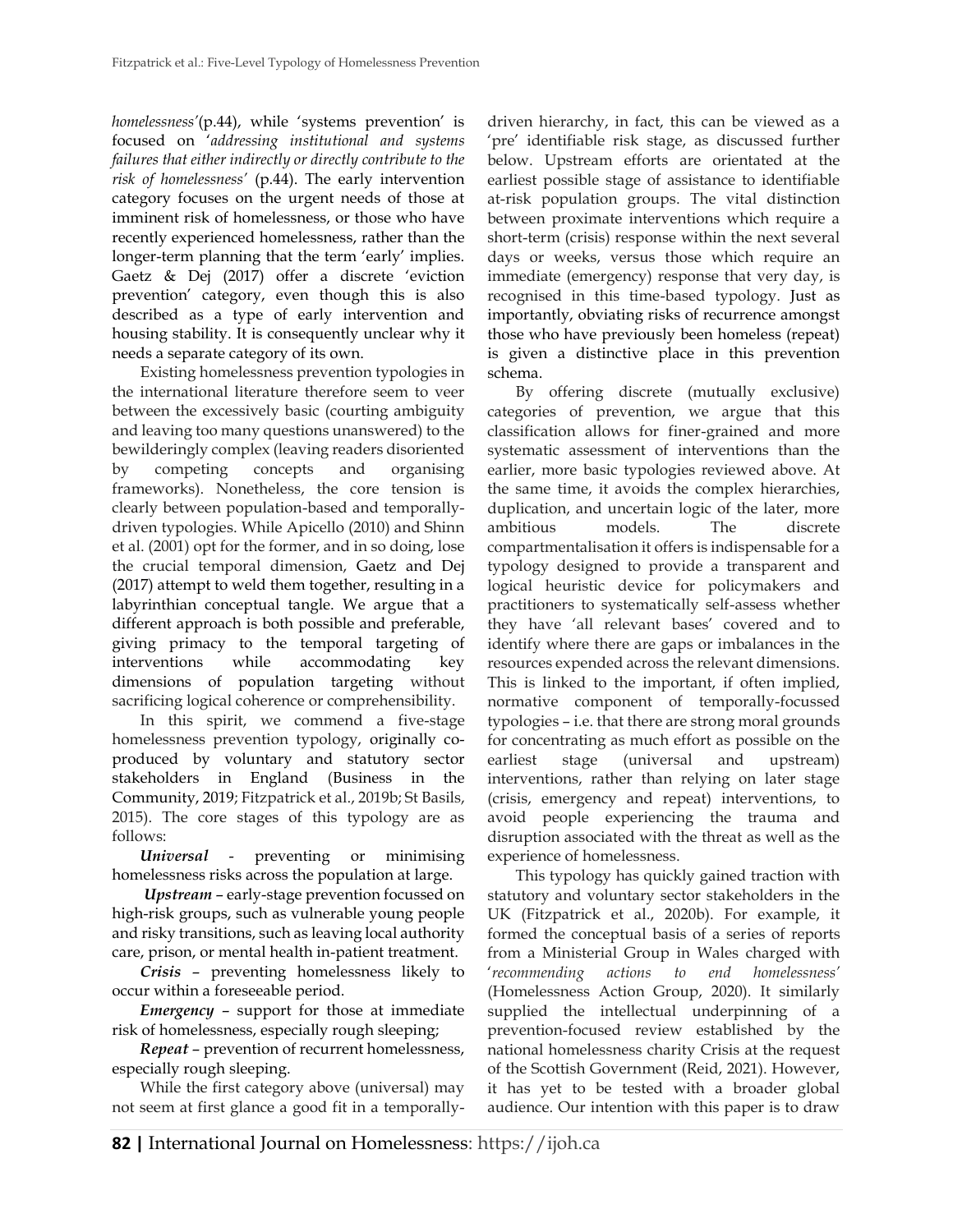on international literature to demonstrate the potential scope for that wider applicability and provide a more detailed treatment of the UK case by way of exemplar.

### **Methods**

There are two key evidential components in this paper. First, we undertook a wide-ranging literature review. The initial search strategy was very broad and sought to identify works with 'homelessness' and 'prevention' in the title or keywords. The resultant papers provided an overview of the prevention landscape and helped to identify particular prevention interventions and approaches that were the focus of a further stage of more targeted searches. We also made use of the evidence and gap maps published by the Centre for Homelessness Impact – these maps are produced from systematic reviews of the largely quantitative evidence base. The review was limited to publications written in English and primarily identified studies in the global north where efforts to address homelessness prevention have been gaining traction in recent years, especially in the US, Canada, Australia, and north-western Europe.

Second, the empirical element of the paper draws on an ongoing fifteen-year, multi-method study of the homelessness impacts of economic and policy change in all four UK countries (2011-2026). This project is funded by UK homelessness charity Crisis and referred to as *The Homelessness Monitor*. A core element of this longitudinal study is an annual online survey of local authority homelessness service managers in England, and in alternate years in Wales and Scotland. These surveys provide considerable scope for open text responses from local authority respondents, thus generating a rich qualitative as well as quantitative dataset, broadly representative of the national picture in each country. Each year we select a particular topic to subject to 'deep dive' analysis, and in 2018-2019, the focus was on homelessness prevention in the English and Scottish surveys, having had a similar theme in the Welsh survey in 2017. Response rates of 51% were achieved in England (n=166 local authorities), 91% in Scotland  $(n= 29)$ , and 86% in Wales  $(n=19)^1$ .

We also undertake annual, in-depth interviews with senior stakeholders from the statutory, voluntary and independent sectors, selected to have complimentary specialist knowledge in the fields of youth, single and family homelessness, as well as offering a balance in terms of sectoral perspective and geographical location. These expert key informant interviews are audio-recorded, with informed consent, and fully transcribed before being thematically analysed. In this paper, we draw on testimony from interviews conducted in England in 2019 and Scotland in late 2018, supplemented by additional prevention-focussed interviews conducted in Northern Ireland and in Wales in 2019, supported by the UK Collaborative Centre for Housing Evidence (CaCHE) as part of its core 'Homelessness' research theme<sup>2</sup> . This amounts to a total of 35 transcripts: 14 in England; eight in Scotland; seven in Wales; and seven in Northern Ireland. The balance between statutory and voluntary sector key informants was 15 and 18 respectively, with an additional two interviewees providing national overviews from an 'independent' perspective.

We will now interrogate each of the five stages of the typology from an international perspective, before deploying this classification to assess and compare the relative effectiveness of prevention efforts in the UK jurisdictions.

### **Universal Prevention**

There has been a recent growth in international scholarly efforts to demonstrate the importance and impacts of universal prevention efforts that seek to reduce homelessness risks at the general population level (see Apicello, 2010; Johnson et al., 2019; O'Donnell, 2019). A wide range of society-wide conditions might plausibly be argued to shape population-wide risks of homelessness, including overall levels of violence (especially domestic and family violence) (Parsell & Fitzpatrick, 2016), access to affordable healthcare (Shinn et al., 2013) and childcare (Gaetz & Dej, 2017), the protections available at the lower end of the labour market

Great Britain, so we do not conduct a local authority survey in this jurisdiction.

<sup>2</sup> <https://housingevidence.ac.uk/>

<sup>1</sup> Constitutional arrangements are different in Northern Ireland and local authorities do not have prime responsibility for responding to homelessness, as they do in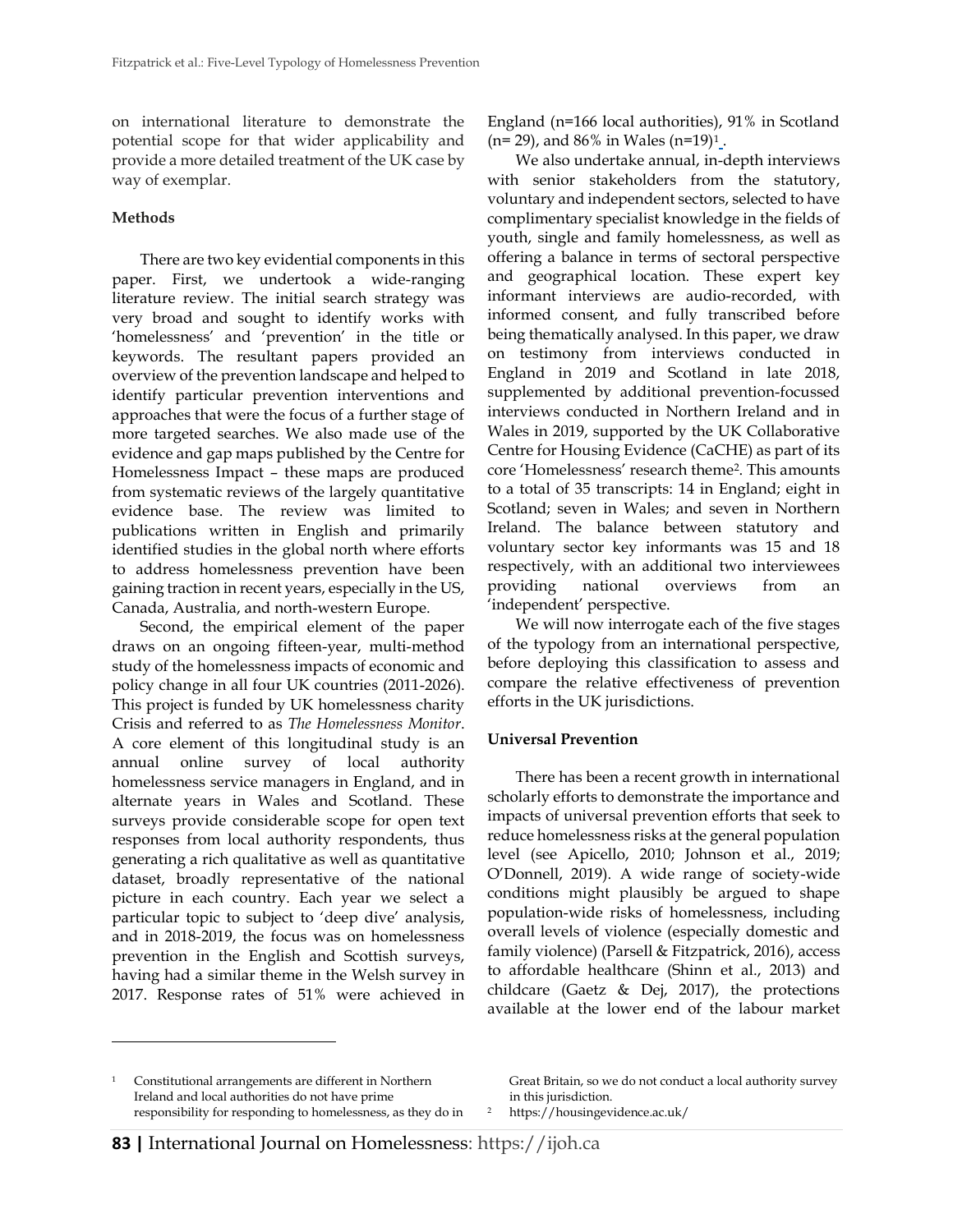(Stephens et al., 2010), and regional disparities in economic performance (Fitzpatrick et al., 2021a). However, across the global north, two key areas of universal intervention emerge as paramount; first, social welfare policy and wider efforts to reduce poverty; and second, delivery of sufficient affordable housing. In their international review of youth homelessness literature, for example, Schwan et al. (2018, p. 12) postulate that countries with *"robust welfare states and embedded poverty reduction strategies report lower rates of child poverty and homelessness".* Scandinavian countries with social democratic welfare regimes, therefore, perform well in relation to universal prevention of homelessness (Olsson & Nordfeldt, 2008), exhibiting homelessness rates (or at least use of homelessness services) that are considerably below countries with less protective welfare systems, notably the US (Benjaminsen, 2015; Benjaminsen & Andrade, 2015; see also Stephens et al. (2010)). This persists even though austerity-associated reductions in social security protection in the last decade have impacted much of Europe (Heise & Lierse, 2011).

Affordable housing supply is frequently cited as a cornerstone of effective universal homelessness prevention (Johnson et al., 2019; O'Donnelly, 2019), with area-level studies in the US consistently finding that the volume of homelessness is determined largely by housing market conditions, particularly rent levels and vacancy rates (Quigley et al., 2001). In two separate Australian studies, public housing proved to be a strong protective factor against homelessness (Johnson et al, 2019; O'Donnelly, 2019; see also O'Flaherty, 2004), and countries with apparently low rates of homelessness, such as Finland and Denmark, have invested heavily in affordable housing (O'Sullivan, 2020; Schwan et al., 2018). However, social housing construction is in decline across much of the global north (Johnson et al., 2019).

Moving on to the UK specifically, statistical modelling has found that *"the most important driver of homelessness in all its forms is poverty'* with another key structural driver the *'availability and affordability of accommodation"* (Bramley, 2017, p.14). Significant reductions in social security protection since the Coalition Government took office in 2010 (Vizard & Hills, 2021), coupled with acute and worsening affordable housing shortages (Stephens et al., 2020), means that the UK's recent record on universal homelessness prevention is poor (Fitzpatrick et al., 2017; 2019a, c; 2020a). Homelessness levels have risen particularly sharply in England, where housing affordability strains, and the impact of reductions in help with housing costs for lowincome tenants, cut deepest. Conversely, lower housing market pressures, higher levels of investment in social housing (especially in Scotland), and welfare reform mitigation measures undertaken by the devolved administrations, mean that patterns are more variable in other UK jurisdictions.

Figure 1 demonstrates that, in 2010, England and Scotland had similar levels of 'core homelessness' – denoting the more 'extreme' forms of homelessness, such as rough sleeping and highly unsuitable temporary accommodation. Since then, however, English levels of core homelessness have risen, Scottish levels have declined, and Wales has exhibited a consistently lower rate than both.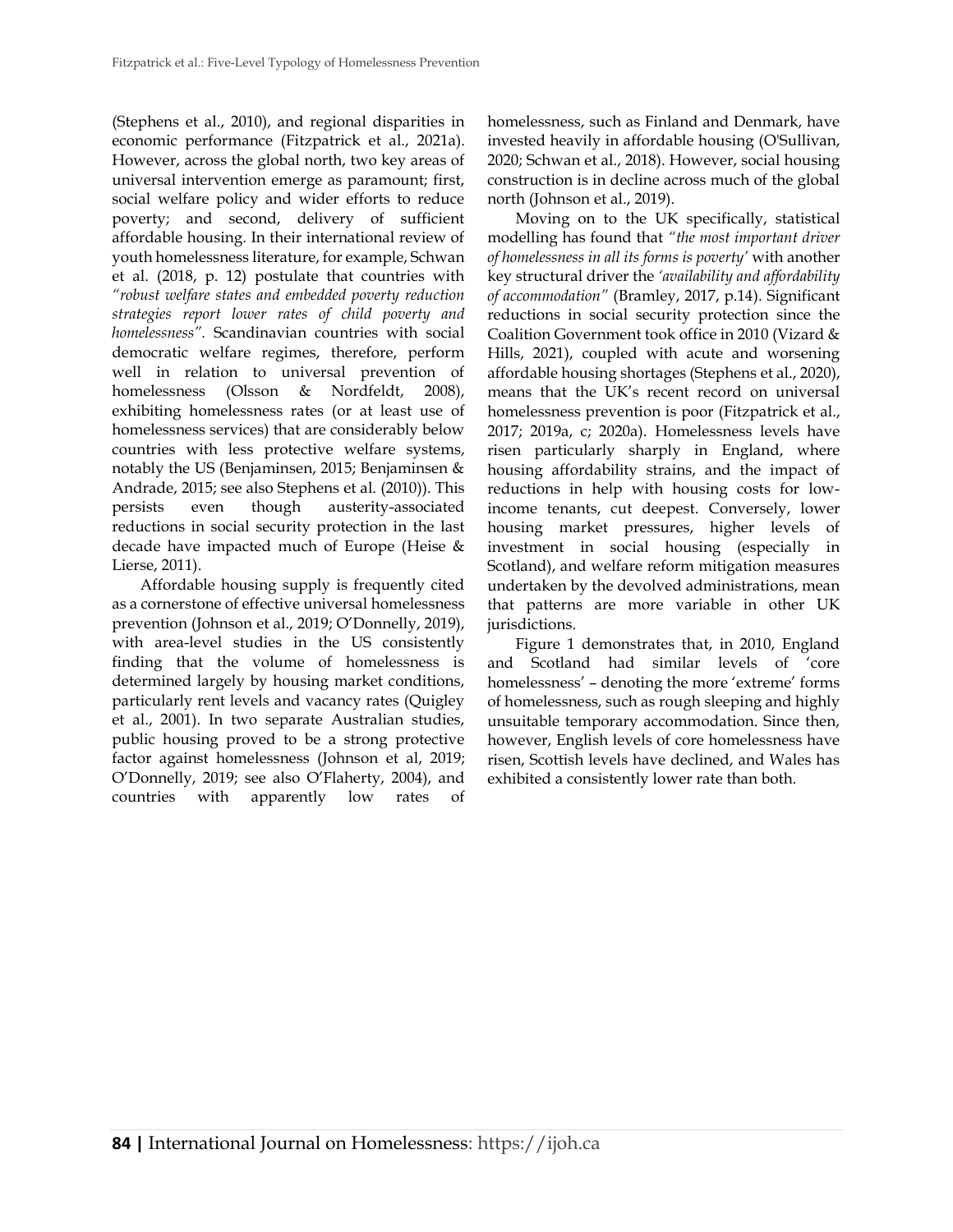

#### **Figure 1**

*'Core' homelessness per 1,000 households by country, 2010-17*

Source: Fitzpatrick & Bramley (2021)

These statistical trends are consistent with testimony from senior stakeholders and local authority representatives. In all four UK jurisdictions welfare cuts and housing shortages were perceived to be implicated in homelessness pressures, but the earliest and most profound effects were said to be found in London and the South of England. Severe cuts in 'Local Housing Allowance' (LHA) (the form of housing subsidy made available to low-income private sector tenants in the UK) were viewed as especially damaging, especially after a four-year cash 'freeze' which meant that maximum LHA rates failed to keep pace with rising rent levels:

*"…the LHA freeze has been a huge factor in the increase in homelessness, pushing families into a position where they cannot afford the private sector"*  (England, Statutory Sector).

*"… whole benefit level freeze again is a huge concern for us… the Local Housing Allowance rates… The cost of rent and the gap between that and people's income is just pushing more people into a place where they're at risk of becoming homeless."*  (England, Voluntary Sector)

#### **Upstream Prevention**

Despite an evidence base demonstrating that some groups are at much higher risk of homelessness, efforts to prevent their homelessness have been underwhelming and traditionally dogged by difficulties in accurately predicting who would become homeless absent of intervention (Apicello, 2010). Nonetheless, recent studies suggest that improved data gathering and sharing can aid better predictive decision-making (Gaetz & Dej, 2017; Thomas & Mackie, 2020), and there is a growing practice and literature, mostly from the US, which uses statistical modelling and forms of machine learning to identify individuals at particular risk (Pleace, 2019; see also Greer et al., 2016; Hudson & Vissing, 2010; Kube et al., 2019; Shinn et al., 2013).

A very different model of upstream homelessness prevention is captured in the 'The Geelong Project' approach, which emerged originally from Australia, and uses a screening survey conducted with all children in school settings in Geelong to identify those at risk of homelessness. Children and their families are subsequently supported to address conflict and concerns at home, and in the early stages of this intervention, youth homelessness was reportedly reduced by approximately 40% (Mackenzie, 2018).

One area where predictions of homelessness are very often borne out relates to those leaving state institutions, especially the criminal justice system (Spencer & Jones-Walker, 2004; Todis et al., 2001) and state care of children (Johnson & Mendes,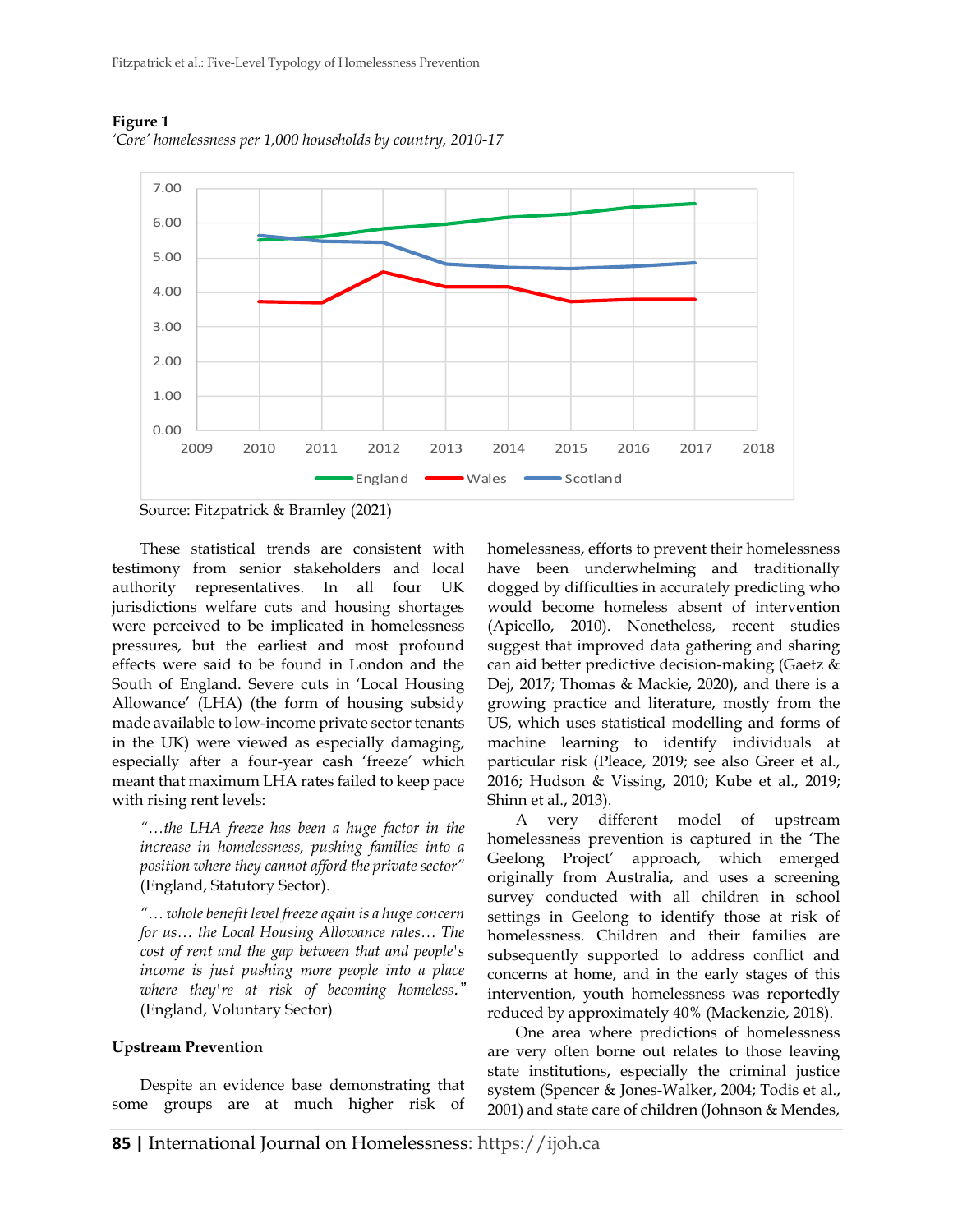2014; Schwan et al., 2018), but also healthcare settings (Cornes et al.*,* 2019) and the armed forces (Wilding, 2020). The best-evidenced prevention approach to minimising post-institutional homelessness is Critical Time Interventions (CTIs) (Kasprow & Rosenheck, 2007; Lutze et al., 2014), which Herman et al. (2007: 296) define as *"an individual-level intervention designed to reduce the risk of homelessness and other adverse outcomes following discharge from institutions to community living."* CTIs typically last nine months, with a case manager offering continuity of care from within an institutional setting to community-based support (Hignite & Haff, 2017), and an emphasis on rebuilding supportive social networks (Herman et al., 2007).

In the UK early intervention efforts remain weak. This is despite a firm understanding that leaving a state institution too often results in homelessness (Mackie & Thomas, 2014), coupled with a growing policy interest in 'predictive analytics' that enables the identification of 'at-risk' groups (Alma Economics, 2019; Bramley & Fitzpatrick, 2018):

*"…there [is] lots we can do earlier in people's lives and again that goes back to … agencies working together well earlier to help prevent those problems further down the line in people's lives."* (England, Voluntary Sector)

There is, for example, little deployment of CTI methods, and only one pilot intervention in Wales of the whole community approach captured in The Geelong Project<sup>3</sup>. That said, there are efforts being made to promote sustainable accommodation on release for prisoners in Scotland<sup>4</sup>, , and improvements in support for children leaving state care are apparent in many parts of the UK (Stirling, 2018; Watts et al., 2015). Moreover, social landlords often do a creditable job in preventing high-risk tenants from reaching crisis (Watts et al., 2019), as was noted by this senior key informant in Wales:

"…*there's some good stuff going on in social housing around identification… to try and keep people in their homes… around preventing people from getting to eviction stage because of their* 

*behaviour, looking at working with households in a different way and with the community, seeing those issues as part of something bigger and what can we do to help families*."(Wales, Voluntary Sector)

Yet, public sector funding cuts over the past decade have tended to draw energy away from upstream prevention efforts towards more crisisfocused interventions (Thunder & Rose, 2019):

"*…it's very, very hard to take that really bold decision that actually, we should invest upstream, because what do you do with all the people who are already downstream? … you would need a bit of additional money, even to facilitate that shift, because there's so many people already down here; you can't take the money away from them."*  (Northern Ireland, Voluntary Sector)

*"I don't think we've really got into talking enough about upstream and predictive modelling and things like that. Simply because of firefighting…[because] of the external policy environment, welfare reform and lack of supply, and government cuts… I think it's very hard to show the benefits of the upstream stuff when you've constantly - you've got so many thousands of people in temporary accommodation..*." (England, Statutory Sector)

Another concern is that misdirected efforts with intuitive appeal can waste what little resource is focused on targeted upstream prevention. For example, generic homelessness education provided as part of the school curriculum is a popular intervention in the UK (see Scottish Parliament Equal Opportunities Committee, 2012), but there is little evidence to support its effectiveness (Watts et al., 2015):

*"…if you've a limited amount of money…is educating primary school children about [homelessness]…the best way to spend it? ...would you not be better targeting it at youth clubs in deprived areas."* (Northern Ireland, Voluntary Sector)

The failure to engage a sufficiently wide range of public bodies in homelessness prevention efforts is a key limitation on upstream interventions, given evidence that the education, health, and criminal

3

[https://www.sps.gov.uk/Corporate/Publications/Public](https://www.sps.gov.uk/Corporate/Publications/Publication-5363.aspx) [ation-5363.aspx](https://www.sps.gov.uk/Corporate/Publications/Publication-5363.aspx)

4

https://www.endyouthhomelessness.cymru/voices/upst ream-cymru-update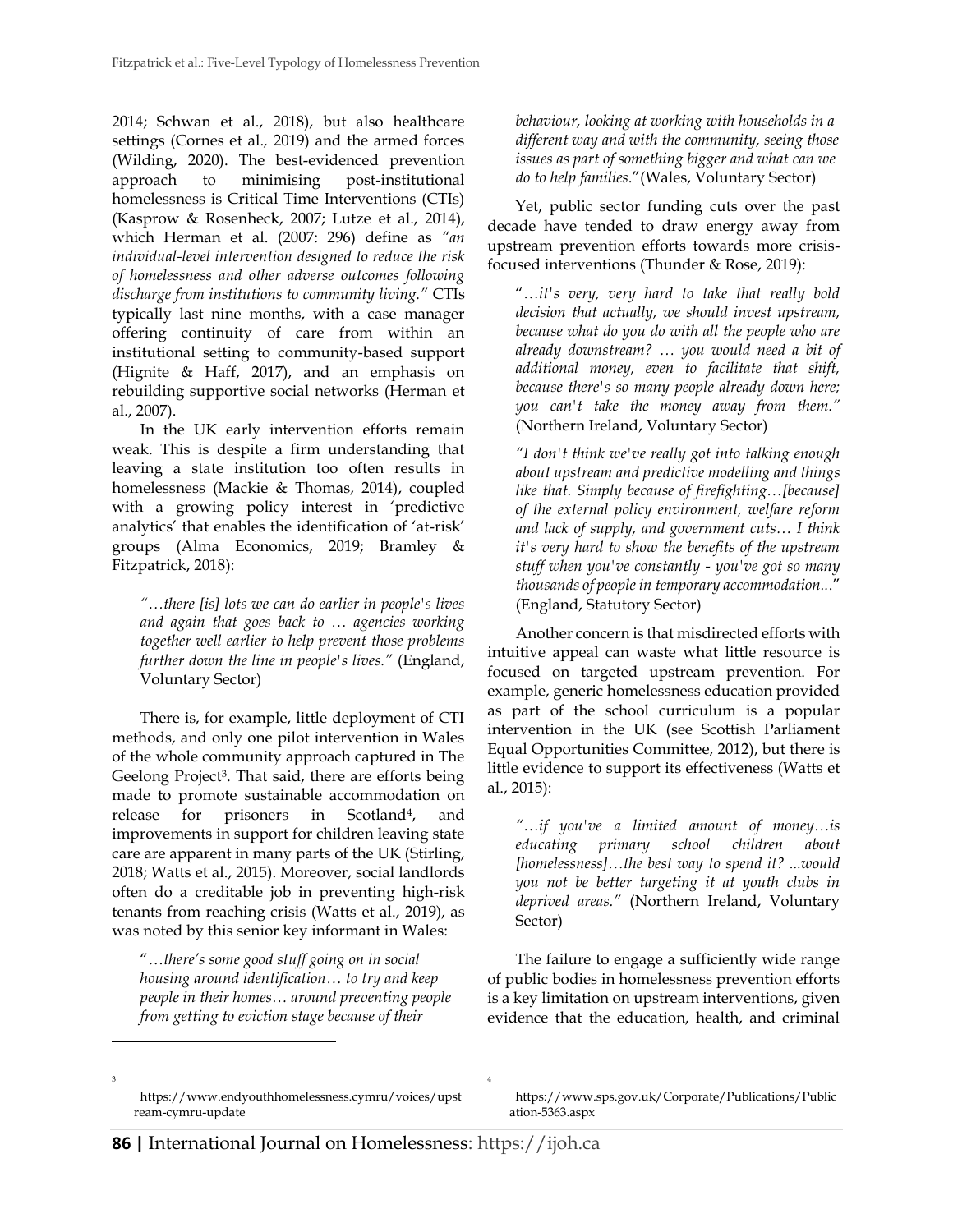justice sectors often come in contact with high-risk groups at a much earlier point than housing and homelessness services (Fitzpatrick et al., 2013). While the Homelessness Reduction Act 2017 implemented new duties on a range of public bodies in England to 'refer' people at risk of homelessness to relevant local authority services, most senior key informants felt that this did not go far enough in tying these wider services into preventative solutions. There was therefore great interest in Scotland to implement a more broadranging public sector homelessness prevention duty (see Reid, 2021):

"*I think the Scottish Government should move to establishing prevention of homeless duties for …health and social care partnerships, housing associations and prisons and health boards. I don't think it's something we should shy away from and enshrining it in legislation as a statement of what Scotland wants to do in terms of prevention of homelessness."* (Scotland, Statutory Sector)

#### **Crisis Prevention**

Across Europe, the US and Australia, an array of interventions centre on households at high risk of homelessness in the relatively near future. Evictions prevention tends to predominate, reflecting the fact that rent arrears are the primary trigger of homelessness in many countries in the global north. Thus, in their comprehensive European review, Kenna et al. (2016) identified several countries where there are legal requirements on courts to notify local authorities when evictions proceedings are initiated and in many parts of Europe, shortterm financial assistance is available to help prevent an eviction (Kenna et al., 2016). In the US, the Homelessness Prevention and Rapid Re-housing Program (HPRP), the largest homelessness prevention programme in the country's history (Berg, 2013; Byrne et al., 2016), also had a strong focus on short-term emergency financial assistance to prevent evictions and repossessions (Piña & Pirog, 2019; Shinn and Cohen, 2019), and there is emerging evidence of the effectiveness of these measures (Evans et al., 2016). While financial assistance predominates, other forms of crisis intervention to prevent eviction can also be identified. For example, Schwan et al. (2018) highlight the role of legal support, advice, and representation, and landlord-tenant mediation, in preventing evictions, though Shinn and Cohen (2019) observe that there are few studies of the effectiveness of these interventions.

Domestic abuse is another key trigger of homelessness globally (Spinney & Blandy, 2011; Tutty et al., 2013), with traditional emergency responses focusing on specialist refuges for women and children fleeing such abuse (Abrahams, 2010). More recently, however, there has been growing investment in schemes to exclude the perpetrator and enable the survivor(s) to remain safely in the family home with additional security and support. There is now a small but positive evidence base that speaks to the effectiveness of these innovative 'sanctuary' models (Jones et al., 2010; Spinney & Blandy, 2011).

As elsewhere in the global north, crisis forms of homelessness prevention have been the focus of concerted efforts in recent years in the UK, but reflecting the peculiarities of the British welfare state, they take quite a distinctive form in at least two respects. First, there has been less focus on eviction prevention than in many other countries as rent arrears have not typically dominated as an immediate trigger of homelessness to the extent they do elsewhere (Busch-Geertsema & Fitzpatrick, 2008). This reflects the highly protective role historically played by the Housing Benefit system, whereby all of the eligible rent of low-income households in both the private and social rented sectors could be covered by this entitlement-based housing assistance programme. However, as noted above in discussions on Local Housing Allowance rates, deep cuts in Housing Benefits since 2010, especially for private sector tenants, have been associated with a massive increase in the numbers made homeless after the ending of a private tenancy in England (Fitzpatrick et al., 2019c). Nonetheless, relationship breakdown, or being asked to leave accommodation by family and friends, remain more significant triggers of 'statutory' homelessness within the UK than rent arrears (Fitzpatrick et al., 2021a).

Second, the UK's unique homelessness legislation has offered certain categories of homeless people enforceable legal rights to settled accommodation, since the coming into force of the Housing (Homeless Persons) Act 1977. This legislation has diverged in important ways between the four UK countries post-devolution (Fitzpatrick & Davies, 2021). However, the core principle – of entitlement to long-term accommodation for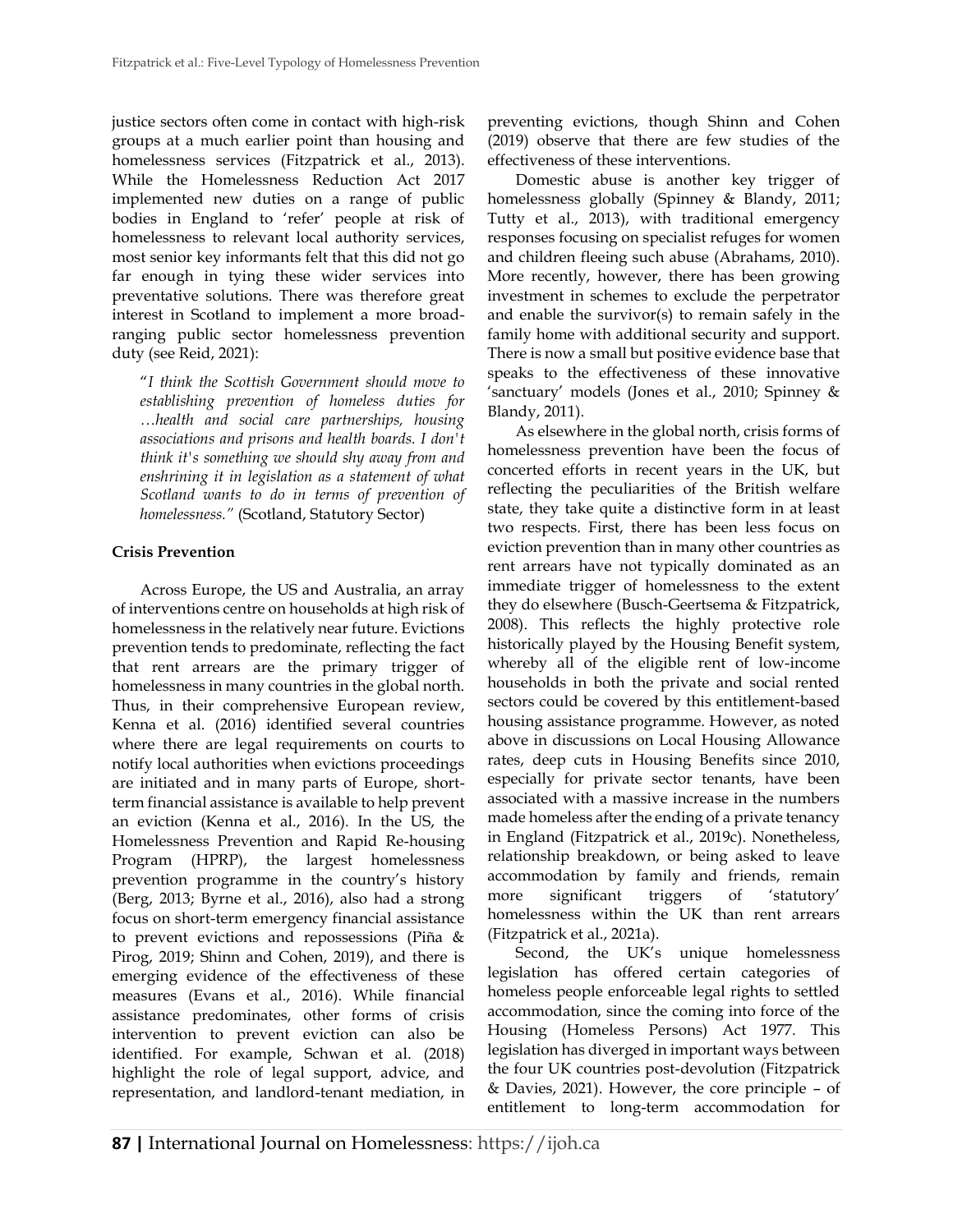homeless families with children and at least some categories of 'vulnerable' single homeless adults – has remained. The Housing (Wales) Act 2014, and subsequently the Homelessness Reduction Act 2017 in England, were designed to address two main flaws in these longstanding legal arrangements: a lack of focus on prevention, and the exclusion of many single people from material assistance. English and Welsh local authorities now must take 'reasonable steps' to avert homelessness for those at risk within the next two months (56 days), regardless of household type or level of 'vulnerability'. Reasonable steps typically consist of support to retain existing accommodation or find suitable alternative accommodation in the social or private rented sectors, often through financial assistance such as payment of rent arrears, rent in advance, or a deposit.

An official evaluation of the revised legal framework in Wales was very positive (Ahmed et al., 2018), and the balance of opinion amongst our key informants and local authority respondents was that these changes had facilitated significant strides forward in crisis prevention in England too:

*"…what's really been impressive has been the change of culture in local authorities. That is especially in the context of single people who previously would have been found not in priority need, and in many councils offered very little help."*  (England, Independent Sector)

*"I think [The Homelessness Reduction Act is] the most progressive piece of legislation for probably 30 years at least … the 56-day obligation to address their homelessness, that is a fundamental change, and you can see that it's having an impact."* (England, Statutory Sector)

"*We're definitely doing better than we were five years ago. We're definitely providing more of a wraparound service and we've definitely got a lot more options available to support people."* (Wales, Statutory Sector)

As previously noted above, Scotland has a policy commitment to introduce stronger homelessness prevention legislation, modelled on the English and Welsh approaches, but incorporating duties on a wider set of public bodies (Reid, 2021). One key informant expressed enthusiasm for doing the same in Northern Ireland:

"*One of the things I'm really interested in…is…whether we should have some of the*  *preventative duties or obligations because what I get from Welsh and English authorities is it's a cultural thinking that shifts around prevention and it's statutory and we tend to do things that you get measured on, rightly or wrongly… I like the idea of the 56 days and the kind of options there and the mandatory stuff*." (Northern Ireland, Statutory Sector)

### **Emergency Prevention**

For decades homelessness assistance across the global north has centred on the emergency needs of those at immediate risk of homelessness, especially sleeping rough, with hostels and shelters the principal accommodation-based response. This type of provision is often located within a 'staircase' model, whereby homeless individuals are expected to move through different forms of communal or congregate accommodation until they are deemed 'housing ready' and allocated independent settled housing (Mackie et al., 2017). However, this staircase model results in some people being stuck for long periods in settings initially designed to fulfil an emergency and temporary role, while at the same time eviction and abandonment rates are high (Busch-Geertsema et al., 2010).

There is compelling evidence of the harmful effects these communal environments can have on vulnerable people (Keenan et al.*,* 2020; McMordie, 2020), though there are also indications of successful longer-term housing outcomes for some of those who can manage to 'stay the course' (Crane et al., 2011). Generic hostels and shelters are frequently deemed unsuitable for particular population subgroups who might be especially vulnerable in these settings. Therefore, specialist youth accommodation projects, for example, are provided in many countries (Curry & Petering, 2017; Gaetz 2014).

The UK record on emergency support for those at immediate risk of sleeping rough – mainly single people - is mixed and often poor. Despite the existence of a statutory homelessness safety net for over 40 years, there is no legal obligation to provide emergency accommodation to single people in England, Wales or Northern Ireland, even if they are at high risk of sleeping rough. This leaves them in a weaker (legal) position than in some other European countries where a right to emergency shelter exists (Fitzpatrick et al., 2014). The situation in Scotland is quite different, with virtually all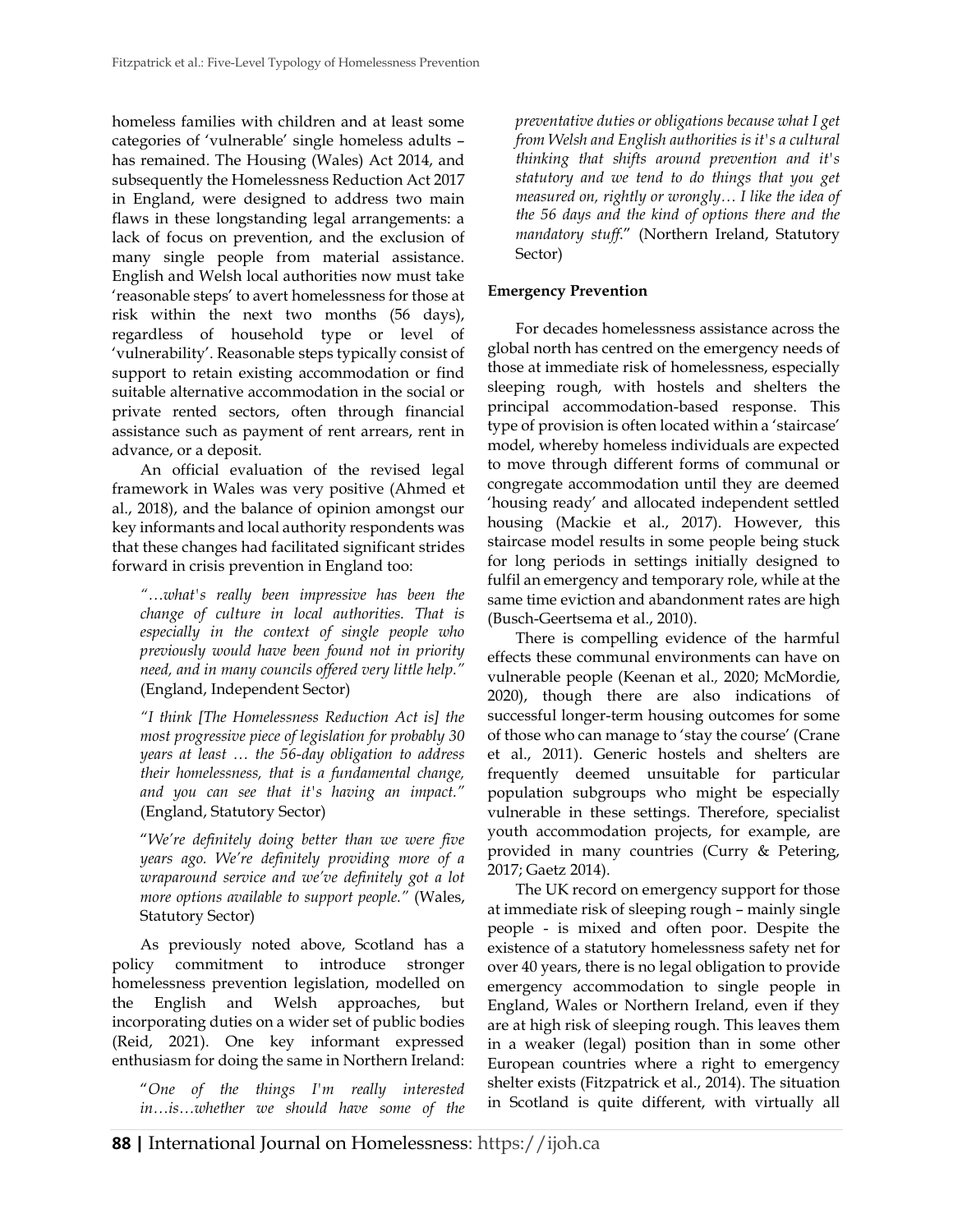homeless people having an enforceable right to temporary accommodation since 2001, though some Scottish local authorities routinely fail to fulfil this duty (Watts et al., 2018).

That said, there have been specialist targeted programmes funded to tackle rough sleeping over many years, stretching back to the first Rough Sleepers Initiative in England in the early 1990s (Mackie et al., 2017). These initiatives often demonstrate considerable success in reducing street homelessness, only for the numbers to rise again when political priorities move on. The most recent national Rough Sleeping Strategy in England, (Ministry of Housing, Communities and Local Government (MHCLG), 2018) was accompanied by a funding programme that has supported a range of new practical interventions. This includes 'Somewhere Safe to Stay' pilots, intended to rapidly assess the needs of people who are sleeping rough or at risk, and 'navigators', who are specialists employed to help coordinate access to local services for people who sleep rough. An almost decade-long strong upward trajectory in official rough sleeping figures started to reverse after the implementation of this programme (see Figure 2), with an internal evaluation finding that areas in receipt of programme funding saw disproportionate falls in street homelessness (MHCLG, 2019). As elsewhere in the global north, larger-scale hostels and

communal shelters are still sometimes relied upon in emergency situations in the UK (Fitzpatrick et al., 2021a; Mackie et al., 2017), particularly for single homeless people without statutory entitlements to rehousing (temporary furnished flats in the social or private rented sectors is much more commonly used to meet the emergency and temporary accommodation needs of those assisted by local authorities in pursuit of their statutory duties (Watts et al., 2018)). Longstanding evidence that many homeless people would rather sleep rough than stay in these intimidating congregate environments (Jackson, 2018; McMordie, 2020) has been a key prompt for the development of alternative models. One example is 'host homes' schemes offering placements with private households by way of emergency and/or respite accommodation for young people at risk of exclusion from the family home (Watts et al., 2015).

### **Repeat Prevention**

Repeat prevention intervenes when homelessness has already occurred, and the goal is to avoid recurrent episodes. Much of the contemporary repeat prevention discourse focuses on Rapid Rehousing and Housing First approaches, which mark a departure from the traditional

### **Figure 2**

*Trends in local authority rough sleeper estimates by broad region, 2004-2019*



Source: MHCLG official statistics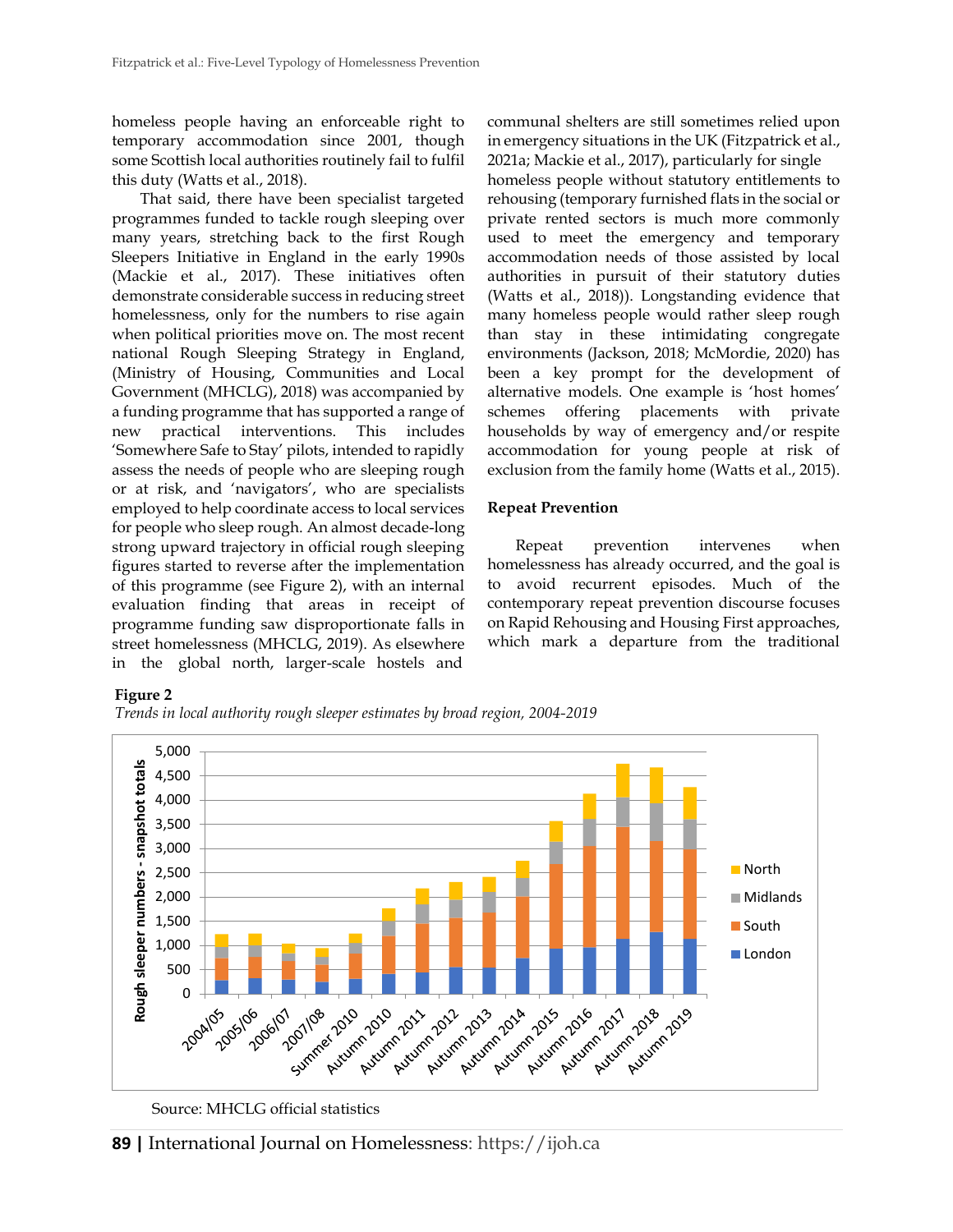staircase model because they are housing-led and focus *"on helping people into permanent accommodation before addressing any other issues they may need support with"* (Downie et al., 2018, p. 134).

Whilst research on Rapid Rehousing is sparse, Cunningham et al. (2015) found that this approach – generally targeted at homeless people with relatively low support needs - is successful at enabling households in the US to exit homelessness swiftly, with low rates of initial returns to hostels or shelters. However, Rapid Rehousing does not in and of itself solve longer-term affordability challenges, with many formerly homeless households in the US suffering ongoing residential instability unless they can access appropriate rental subsidies.

Housing First is, by some distance, the most researched form of homelessness intervention, and is generally judged to be an effective response for households with higher and more complex support needs (Woodhall-Melnik & Dunn, 2016), in large part because of its consistently positive results on tenancy sustainment (Mackie et al., 2017). These programmes provide permanent housing alongside person-centred support that is available for as long as a person needs it. Importantly, there are no preconditions on participation in treatment programmes (Aubry et al., 2015; Pearson et al., 2009; Tsemberis, 2010). Housing First began in the US and has subsequently been implemented, with varying degrees of fidelity, in Australia (Kertesz & Johnson, 2017), Canada (Aubry et al., 2015) and Europe (Busch-Geertsema, 2014; Pleace et al., 2016).

The effectiveness of efforts to prevent the recurrence of homelessness has varied both within and between UK countries over time. Currently, Wales and Northern Ireland are in a much better position than Scotland and, especially, England because of the protection given by their respective governments to their 'Supporting People' core revenue funding stream. This finances housingrelated support that enables vulnerable people to sustain accommodation:

*"…being able to ringfence and keep Supporting People funding to date has been a huge success. Okay, we're all complaining about it shrinking or at least about it staying still, but it is a success in* 

*homelessness policy in Northern Ireland that Supporting People still exists. That money hasn't been subsumed in the local government, and most importantly that it has been ringfenced so the money is still going into homelessness services."*  (Northern Ireland, Voluntary Sector)

In sharp contrast, this Supporting People funding has been cut by almost four-fifths in England since 2010 (Fitzpatrick et al., 2019c), fundamentally impacting on the support available to ex-homeless people:

*"…you've taken £2 billion out of the supported housing budget, over the last X number of years, and the amount that's being invested through the Rough Sleeping Strategy just pales into insignificance, as a result… we're in a situation where we've damaged the wider services."* (England, Voluntary Sector)

More positively, major Housing First initiatives are now underway in all three GB countries, with relevant projects established in Northern Ireland (Fitzpatrick et al., 2020a). However, as elsewhere, there are concerns about fidelity to the model, and in particular whether there are appropriate resources and commitment from health and social services to meet the complex support needs of the group targeted:

*"…the big thing for me about Housing First is if you're going to do it, do it properly, resource it properly, make sure that health are engaged. I think there's then a danger if you don't do that and it doesn't work, we're in danger of discrediting I think what is a really good model."* (Scotland, Voluntary Sector)

The Housing First initiatives in Scotland and England are subject to major evaluations, which will add to the already significant international evidence based on this intervention. Furthermore, in Scotland and Wales, Ministerial Action Groups (reporting in 2018<sup>5</sup> and 2020<sup>6</sup> respectively) called for a greater focus on Rapid Rehousing, with both governments subsequently committing to shift towards more housing-led responses, with support of key players in the statutory and voluntary sectors:

<sup>5</sup> https://www.gov.scot/groups/homelessness-and-roughsleeping-action-group/

<sup>6</sup> https://gov.wales/homelessness-action-group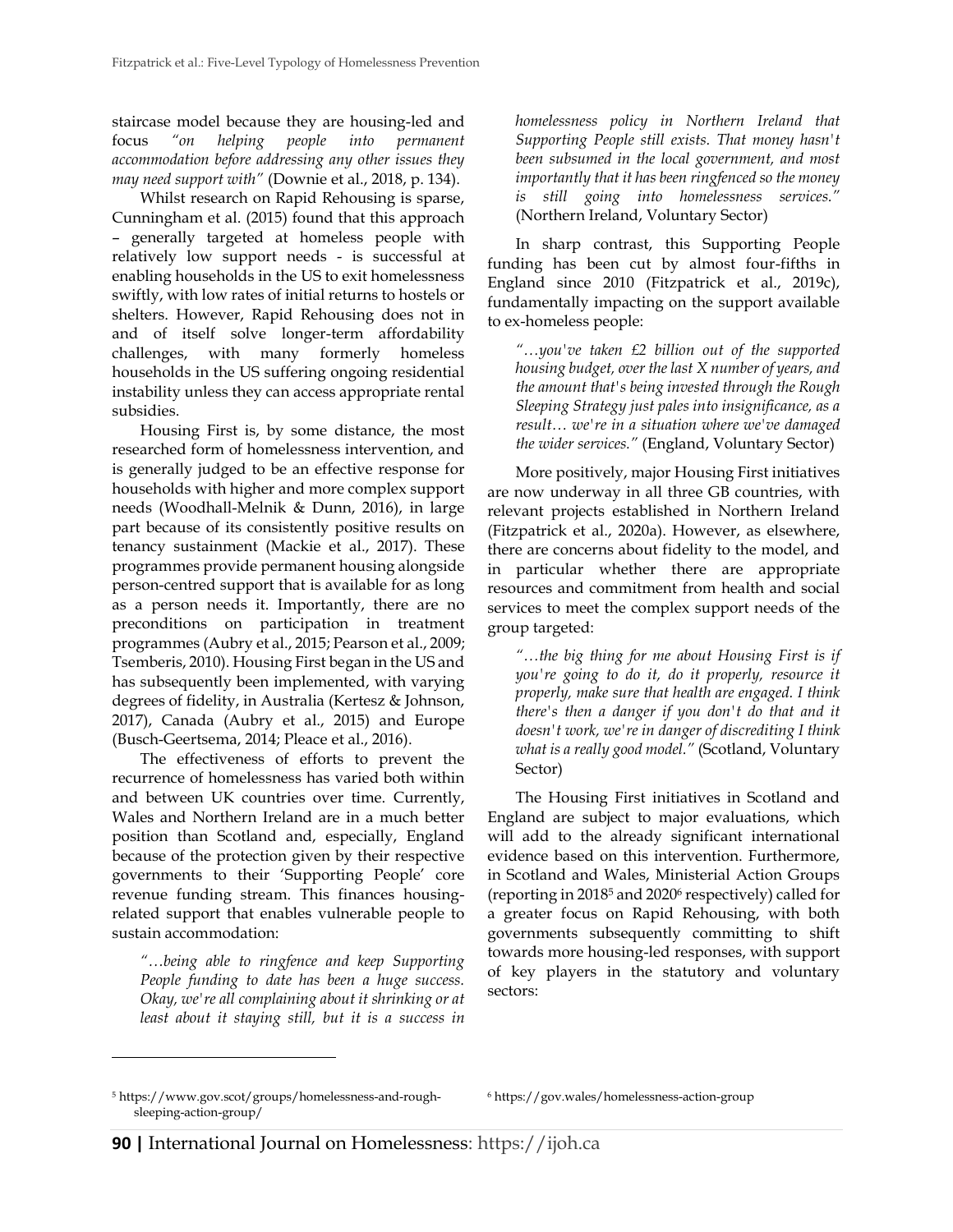*"…we need to do more prevention of homelessness in Scotland… We also need to think about how we get people through temporary accommodation if they need to go in there in the first place… much more smartly and obviously get people sustained in accommodation. [Rapid Rehousing] also gives us an opportunity to really have some leverage where key partners like housing associations, health and social care partnerships, and other services, to get them on board with homelessness... So this is a vehicle to try and drive that culture change within local authorities and partnerships."* (Scotland, Statutory Sector)

### **Conclusion**

In this paper, we have made the case for the efficacy of a five-stage typology of homelessness prevention and its international applicability across the global north. The typology separates out population-wide (universal) from focussed (upstream) prevention, while also recognising the vital distinction between more proximate interventions which require a short-term (crisis) or an immediate (emergency) response. The prevention of recurrence (repeat) for those who have already experienced homelessness also has a place within the schema. We would argue that this temporally-driven typology allows for systematic comparison between jurisdictions and over time, and normative assessment of the balance of activities, whilst avoiding the confusion, duplication and ambiguity that occurs in other classifications.

Our application of this analytical typology to the UK case has enabled us to foreground three broad trends that we argue also resonate elsewhere in the global north. First, there is growing evidence pointing to the importance of universal prevention interventions, particularly the delivery of sufficient affordable housing and effective poverty reduction strategies. Yet, austerity-associated reductions in social security protection over the past decade in many global north countries, including the UK, coupled with an overall decline in new social housing supply, means that progress in regard to universal homelessness prevention is hard to come by. Second, and more encouragingly, we can see nascent signs that prevention practice has begun to

shift earlier within the five-stage prevention typology, from emergency interventions with street homeless people (e.g., hostels, shelters, and food distribution), to crisis prevention interventions, and to a lesser extent upstream interventions, in at least some contexts. The most significant change in this regard in the UK has been new legislation in Wales and England ushering in legal duties on local authorities to take reasonable steps to prevent homelessness, with the likelihood of similar legal developments in Scotland in the near future. Third, widespread endorsement of Housing First, and to a lesser extent Rapid Rehousing, is driving a trend in repeat prevention towards more housing-led approaches, with a corresponding decline in the focus on the traditional staircase model, though this shift has been frustratingly slow to materialise 'at scale' in the UK and some other countries.

This typology-driven analysis has also laid bare the very significant evidence gaps that exist on the effectiveness of key homelessness prevention interventions, particularly outside of the US<sup>7</sup> . In the few instances where evidence is strong, for example on the importance of affordable housing supply, welfare protection, or on the effectiveness of Housing First, policy and practice implementation have often been patchy, slow or even subject to retrograde steps.

As has recently been highlighted by other scholars (Parsell et al., 2020), the COVID-19 pandemic – which occurred after the empirical research drawn upon in this paper was conducted but before the paper was completed - has precipitated a rapid reframing of street homelessness as a public health crisis, rather than a mere 'social' problem (Fitzpatrick et al., 2021b). This reframing has precipitated a much more inclusive, effective and sympathetic policy response than would have been thought possible pre-pandemic. While this newly progressive stance may be driven to at least some extent by a dispiritingly selfregarding concern that these vulnerable people's circumstances pose an infection risk to the wider population, it is nonetheless vital to grasp the opportunity that it represents. By tacking close to this health-driven agenda, we can hope to embed not only a more comprehensive and generous approach to tackling homelessness, at least in its

<sup>7</sup> https://www.homelessnessimpact.org/gap-maps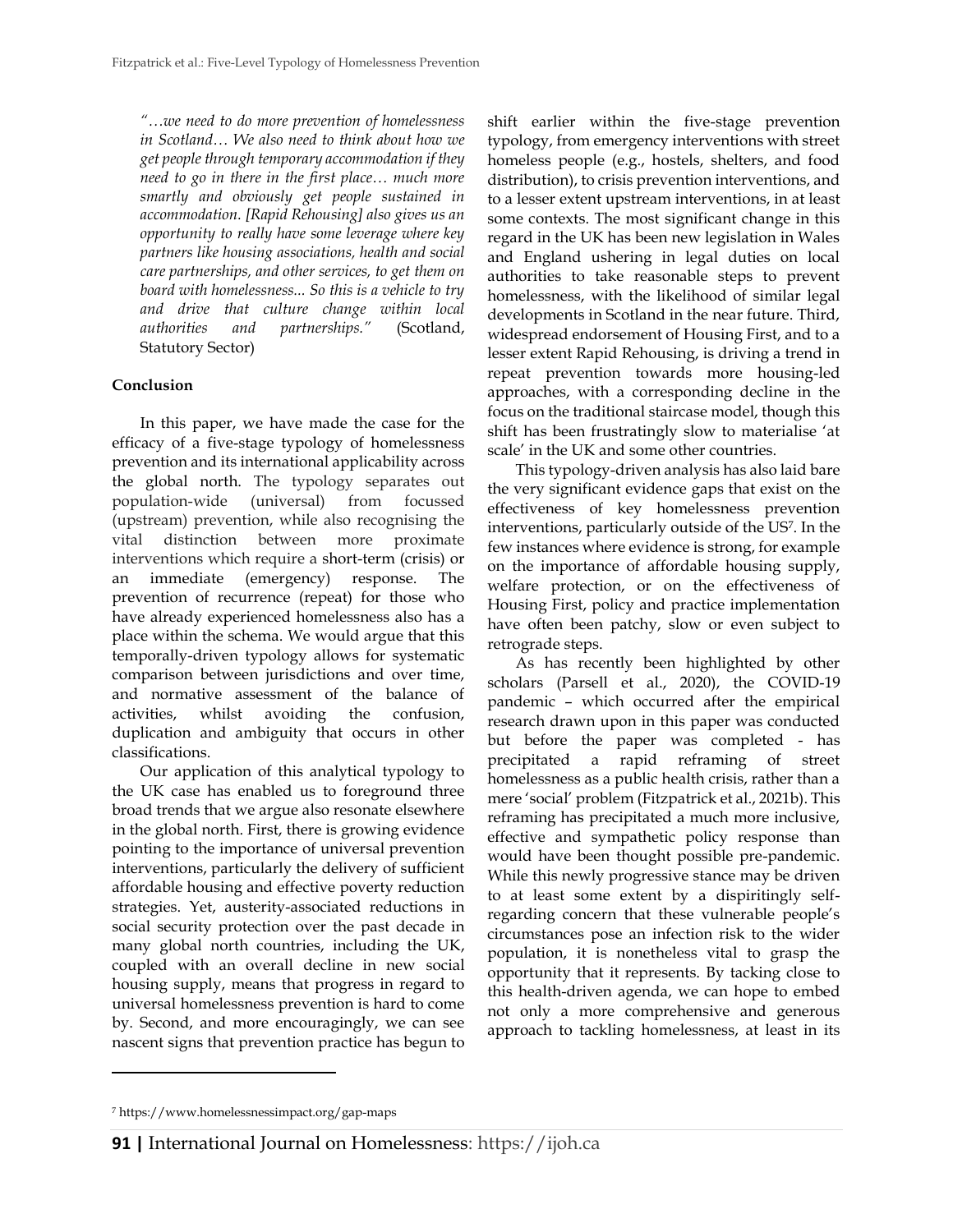most extreme manifestations, we can also take inspiration from the public health model in seeking to lift our ambition from crisis management to preventative approaches that genuinely seek to avoid homelessness occurring in the first place. We hope that the proposed five-stage homelessness prevention typology advanced here offers a helpful heuristic tool for tracking progress (and regress), in this endeavour in years ahead, as the world seeks to 'build back fairer' after the profound health, economic and social shocks precipitated by the COVID-19 catastrophe.

### **Acknowledgements**

The authors gratefully acknowledge the support of the ESRC, AHRC and JRF via the 'UK Collaborative Centre for Housing Evidence (CaCHE)', (ES/P008852/1). This research also drew heavily on work conducted as part of the Homelessness Monitor series, funded by CaCHE partners Crisis and the Joseph Rowntree Foundation. We would like to acknowledge the useful input from Dr. Beth Watts, Dr. Francesca Albanese, and Professor Ken Gibb on early iterations of these ideas. In addition we extend our thanks to attendees at the Housing Studies Association annual conference 2019, and at the CaCHE Northern Ireland Knowledge Exchange Hub meeting held on 11th June 2019, for their constructive comments and suggestions. Finally, we are very grateful to the anonymous referees whose comments greatly enhanced the quality of our arguments.

# **References**

- Abrahams, H. (2010*). Rebuilding lives after domestic abuse: Understanding long-term outcomes*. London: Jessica Kingsley Publishers.
- Ahmed, A., Wilding, M., Gibbons, A., Jones, K., Rogers, M., & Madoc-Jones, I. (2018). *Postimplementation evaluation of part 2 of the Housing (Wales) Act 2014: Final report*. Cardiff: Welsh Government.
- Alma Economics (2019). *Homelessness: Causes of homelessness and rough sleeping. Review of models of homelessness.* London: MHCLG and Department for Work and Pensions.
- Apicello, J. (2010). A paradigm shift in housing and homeless services: Applying the population and high-risk framework to

preventing homelessness. *The Open Health Services and Policy Journal*, *3,* 41-52.

- Aubry, T., Nelson, G., & Tsemberis, S. (2015). Housing First for people with severe mental illness who are homeless: A review of the research and findings from the at Home— Chez soi Demonstration Project. *The Canadian Journal of Psychiatry, 60*(11), 467- 474. https://doi.org/10.1177%2F07067437 1506001102
- Baumann, L. C., & Karel, A. (n.d.). Prevention: Primary, secondary, tertiary. In *Encyclopedia of Behavioral Medicine* (1532–1534). New York: Springer. https://doi.org/10.1007 /978-1-4419-1005-9\_135
- Benjaminsen, L. (2016). Homelessness in a Scandinavian welfare state: The risk of shelter use in the Danish adult population. *Urban Studies*, *53*(10), 2041–2063. <https://doi.org/10.1177/0042098015587818>
- Benjaminsen, L., & Andrade, S. B. (2015). Testing a typology of homelessness across welfare regimes: Shelter use in Denmark and the USA. *Housing Studies*, *30*(6), 858–876. [https://doi.org/10.1080/02673037.2014.982](https://doi.org/10.1080/02673037.2014.982517) [517](https://doi.org/10.1080/02673037.2014.982517)
- Berg, S. (2013). The HEARTH Act. *Cityscape*, *15*(1), 317–323.
- Bramley, G. (2017). *Homelessness projections: Core homelessness in Great Britain*. London: Crisis.
- Bramley, G., & Fitzpatrick, S. (2018). Homelessness in the UK: Who is most at risk? *Housing Studies*, *33*(1), 96–116. [https://doi.org/10.1080/02673037.2017.134](https://doi.org/10.1080/02673037.2017.1344957) [4957](https://doi.org/10.1080/02673037.2017.1344957)
- Burt, M. R., Pearson, C., & Montgomery, A. E. (2007). Community-wide strategies for preventing homelessness: Recent evidence. *The Journal of Primary Prevention*, *28*(3–4), 213–228[. https://doi.org/10.1007/s10935-](https://doi.org/10.1007/s10935-007-0094-8) [007-0094-8](https://doi.org/10.1007/s10935-007-0094-8)
- Busch-Geertsema, V. (2014). Housing First Europe – Results of a European social experimentation project. *European Journal of Homelessness*, *8*(1), 13–28.
- Busch-Geertsema, V, Edgar, W., O'Sullivan, E., & Pleace, N. (2010). *Homelessness and homeless policies in Europe: Lessons from research*. Brussels: European Commission.
- Busch-Geertsema, V., Culhane, D., & Fitzpatrick, S. (2016). Developing a global framework for conceptualising and measuring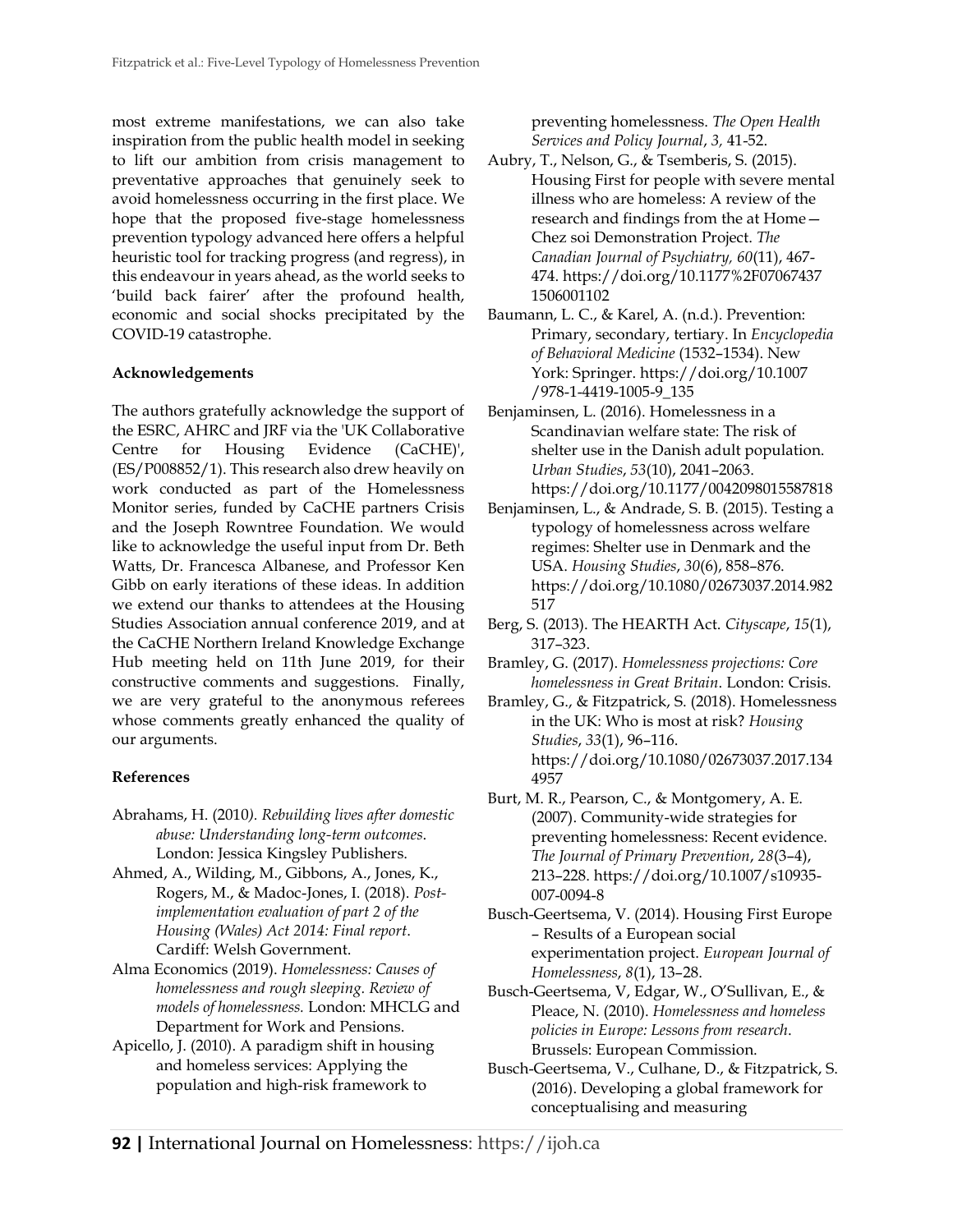homelessness. *Habitat International*, *55*, 124– 132. https://doi.org/10.1016/j.habitatint. 2016.03.004

Busch-Geertsema, V, & Fitzpatrick, S. (2008). Effective homelessness prevention? Explaining reductions in homelessness in Germany and England. *European Journal of Homelessness*, *55*, 124-132. http:// dx.doi.org/10.1016/j.habitatint.2016.03.004

Business in the Community (2019). *Designing out homelessness: Practical steps for business.*  London: Business in the Community.

Byrne, T., Treglia, D., Culhane, D., Kuhn, J., & Kane, V. (2016). Predictors of homelessness among families and single adults after exit from homelessness prevention and rapid rehousing programs: Evidence from the Department of Veterans Affairs Supportive Services for Veteran Families Program. *Housing Policy Debate*, *26*(1), 252–275. https://doi.org[/10.1080/10511482.2015.106](https://doi.org/10.1080/10511482.2015.1060249) [0249](https://doi.org/10.1080/10511482.2015.1060249)

Cairney, P. (2015). Prevention is better than cure, so why isn't government policy more preventive? *Political Insight*, *6*(3), 36–39. <https://doi.org/10.1111/2041-9066.12114>

Coote, A. (2012). *The Wisdom of Prevention*. London: New Economics Foundation.

Cornes, M., Aldridge, R., Tinelli, M., Whiteford, M., Hewett, N., Clark, M., Neale, J., Hayward, A., Bing, R., Manthorpe, J., Foster, G., Biswell, E., Menezes, D., Blackburn, R., Lewer, D., Harris, J., Fuller, J., Kilmister, A., Coombes, J., & O'Shea, D. (2019). *Transforming out-of-hospital care for people who are homeless. Support Tool & Briefing Notes: complementing the High Impact Change Model for transfers between hospital and home*. NIHR Policy Research Unit in Health and Social Care Workforce, The Policy Institute, King's College London. [https://doi.org/10.18742/pub01-](https://doi.org/10.18742/pub01-007) [007](https://doi.org/10.18742/pub01-007)

Crane, M, Warnes, T., & Coward, S. (2011). *The FOR-HOME study moves to independent living single homeless people's experiences and outcomes of resettlement*. Sheffield: University of Sheffield.

Crane, M., Warnes, A. M., & Fu, R. (2006). Developing homelessness prevention practice: Combining research evidence and professional knowledge. *Health and Social* 

*Care in the Community*, *14*(2), 156–166. [https://doi.org/10.1111/j.1365-](https://doi.org/10.1111/j.1365-2524.2006.00607.x) [2524.2006.00607.x](https://doi.org/10.1111/j.1365-2524.2006.00607.x)

Culhane, D. P., Metraux, S., & Byrne, T. (2011). A prevention-centered approach to homelessness assistance: A paradigm shift? *Housing Policy Debate*, *21*(2), 295–315. [https://doi.org/10.1080/10511482.2010.536](https://doi.org/10.1080/10511482.2010.536246) [246](https://doi.org/10.1080/10511482.2010.536246)

Cunningham, M., Gillespie, S., & Anderson, J. (2015). *Rehousing: What the research says*. New York: The Urban Institute.

Curry, S., & Petering, R. (2017). Resident perspectives on life in a transitional living program for homeless young adults. *Child and Adolescent Social Work Journal*, *34*(6), 507– 515. https://doi.org/10.1007/s10560-017- 0488-2

Downie, M., Gousy, H., Basran, J., Jacob, R., Rowe, S., Hancock, C., Albanese, F., Pritchard, R., Nightingale, K., & Davies, T. (2018). *Everybody in: How to end homelessness in Great Britain*. London: Crisis.

Evans, W. N., Sullivan, J. X., & Wallskog, M. (2016). The impact of homelessness prevention programs on homelessness. *Science*, *353*(6300), 694–699. <https://doi.org/10.1126/science.aag0833>

Fitzpatrick, S., Bengtsson, B., & Watts, B. (2014). Rights to housing: Reviewing the terrain and exploring a way forward. *Housing, Theory and Society*, *31*(4), 447–463. [https://doi.org/10.1080/14036096.2014.923](https://doi.org/10.1080/14036096.2014.923506) [506](https://doi.org/10.1080/14036096.2014.923506)

Fitzpatrick, S., & Bramley, G. (2021). *The ruling parties' record on homelessness and complex needs (May 2015 to pre-COVID 2020)*. LSE/CASE, Heriot-Watt University and Nuffield Foundation.

Fitzpatrick, S., Bramley, G., & Johnsen, S. (2013). Pathways into multiple exclusion homelessness in seven UK cities. *Urban Studies*, *50*(1), 148-168. https:// doi.org/10.1177/0042098012452329

Fitzpatrick, S., & Davies, L. (2021). The 'ideal' homelessness law: balancing 'rights-centred' and 'professional-centred' social policy. *Journal of Social Welfare & Family Law*, *43*(2), 175-197. https://doi.org/10.1080/ 09649069.2021.1917712

Fitzpatrick, S., Mackie, P., Pawson, H., Watts, B., & Wood, J. (2021b), *The COVID-19 crisis*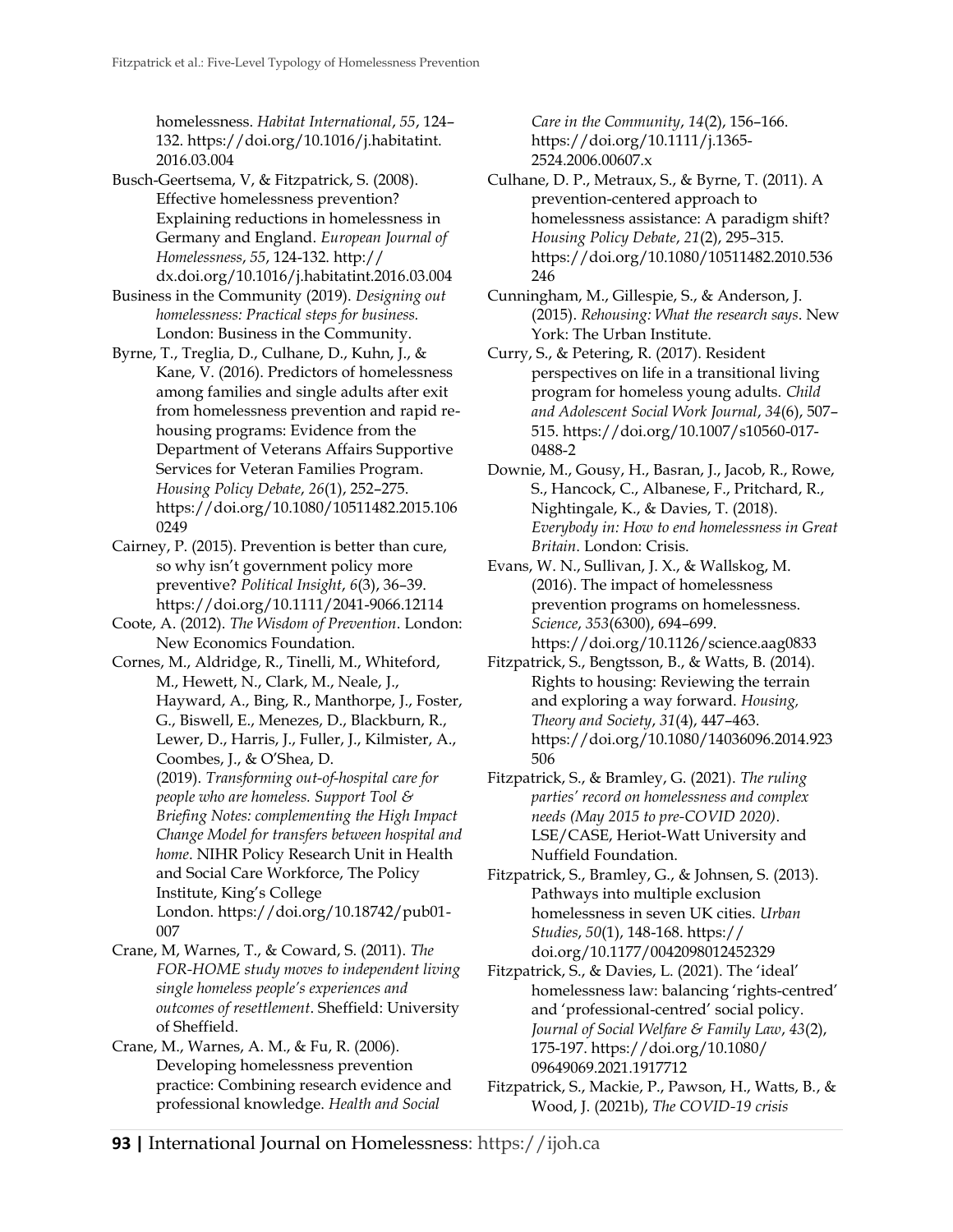*response to homelessness in Great Britain: Interim report*. Glasgow: UK Collaborative Centre for Housing Evidence.

Fitzpatrick, S., Mackie, P. and Wood, J. (2019b) *Homelessness Prevention in the UK: Policy Briefing.* Glasgow: UK Collaborative Centre for Housing Evidence

Fitzpatrick, S., Mackie, P. and Wood, J. (2020b) *Homelessness Prevention in the UK: Emerging Impact of CaCHE Analysis.* Glasgow: UK Collaborative Centre for Housing Evidence

Fitzpatrick, S., Pawson, H., Bramley, G., Watts, B., Wood, J., Stephens, M., & Blenkinsopp, J. (2019a). *The Homelessness Monitor: Scotland 2019*. London: Crisis.

Fitzpatrick, S., Pawson, H., Bramley, G., Wood, J., Stephens, M., Frey, J., & McMordie, L. (2020a). *The Homelessness Monitor: Northern Ireland 2020*. London: Crisis.

Fitzpatrick, S., Pawson, H., Bramley, G., Wilcox, S., Watts, B., & Wood, J. (2017). *The Homelessness Monitor: Wales 2017*. London: Crisis.

Fitzpatrick, S., Pawson, H., Bramley, G., Wood, J., Watts, B., Stephens, M., & Blenkinsopp, J. (2019c). *The Homelessness Monitor: England 2019*. London: Crisis.

Fitzpatrick, S., Watts, B., Pawson, H., Bramley, G., Wood, J., Stephens, M., & Blenkinsopp, J. (2021a). *The Homelessness Monitor: England 2021*. London: Crisis.

Gaetz, S., & Dej, E. (2017). *A new direction: A framework for homelessness prevention*. Toronto: Homeless Hub.

Glisson, G., & Fischer, R. (2001). Serving the homeless: Evaluating the effectiveness of homeless shelter services. *Journal of Sociology and Social Welfare*, *28*(4), 89–97.

Greer, A. L., Shinn, M., Kwon, J., & Zuiderveen, S. (2016). Targeting services to individuals most likely to enter shelter: Evaluating the efficiency of homelessness prevention. *Social Service Review*, *90*(1), 130–155. <https://doi.org/10.1086/686466>

Heise, A., & Lierse, H. (2011). The effects of European Austerity Programmes on social security systems. *Modern Economy*, *2*(4), 498– 513.<https://doi.org/10.4236/me.2011.24055>

Herman, D., Conover, S., Felix, A., Nakagawa, A., & Mills, D. (2007). Critical Time Intervention: An empirically supported model for preventing homelessness in high

risk groups. *The Journal of Primary Prevention*, *28*(3–4), 295–312. <https://doi.org/10.1007/s10935-007-0099-3>

Homelessness Action Group (2020). *The framework of policies, approaches and plans needed to end homelessness in Wales (What ending homelessness in Wales looks like). Report from the Homelessness Action Group for the Welsh Government*. Cardiff: Welsh Government.

Hignite, L. R., & R. Haff, D. (2017). Rapid rehousing of formerly homeless jail and prison inmates. *Housing, Care and Support*, *20*(4), 137–151. https://doi.org/10.1108 /HCS-06-2017-0015

Hudson, C. G., & Vissing, Y. M. (2010). The geography of adult homelessness in the US: Validation of state and county estimates. *Health & Place*, *16*(5), 828–837. [https://doi.org/10.1016/j.healthplace.2010.](https://doi.org/10.1016/j.healthplace.2010.04.008) [04.008](https://doi.org/10.1016/j.healthplace.2010.04.008)

Jackson, R. (2018). *Trapped on the streets understanding rough sleeping in Wales*. Swansea: Shelter Cymru.

Johnsen, S., & Watts, B. (2014). *Homelessness and poverty: Reviewing the links*. Edinburgh: Heriot-Watt University.

Johnson, G., & Mendes, P. (2014). Taking control and 'Moving On': How young people turn around problematic transitions from out-ofhome care. *Social Work and Society*, *12*(1), 1– 15.

Johnson, G., Scutella, R., Tseng, Y.-P., & Wood, G. (2019). How do housing and labour markets affect individual homelessness? *Housing Studies*, *34*(7), 1089–1116. [https://doi.org/10.1080/02673037.2018.152](https://doi.org/10.1080/02673037.2018.1520819) [0819](https://doi.org/10.1080/02673037.2018.1520819)

Jones, A., Bretherton, J., Bowles, R., & Croucher, K. (2010). *The effectiveness of schemes to enable households at risk of domestic violence to remain in their homes*. London: Department for Communities and Local Government.

Kasprow, W. J., & Rosenheck, R. A. (2007). Outcomes of critical time intervention case management of homeless veterans after psychiatric hospitalization. *Psychiatric Services*, *58*(7), 929–935. <https://doi.org/10.1176/ps.2007.58.7.929>

Keenan, C., Miller, S., Hanratty, J., Pigott, T., Hamilton, J., Coughlan, C., Mackie, P., Fitzpatrick, S., & Cowman, J. (2021). Accommodation‐based interventions for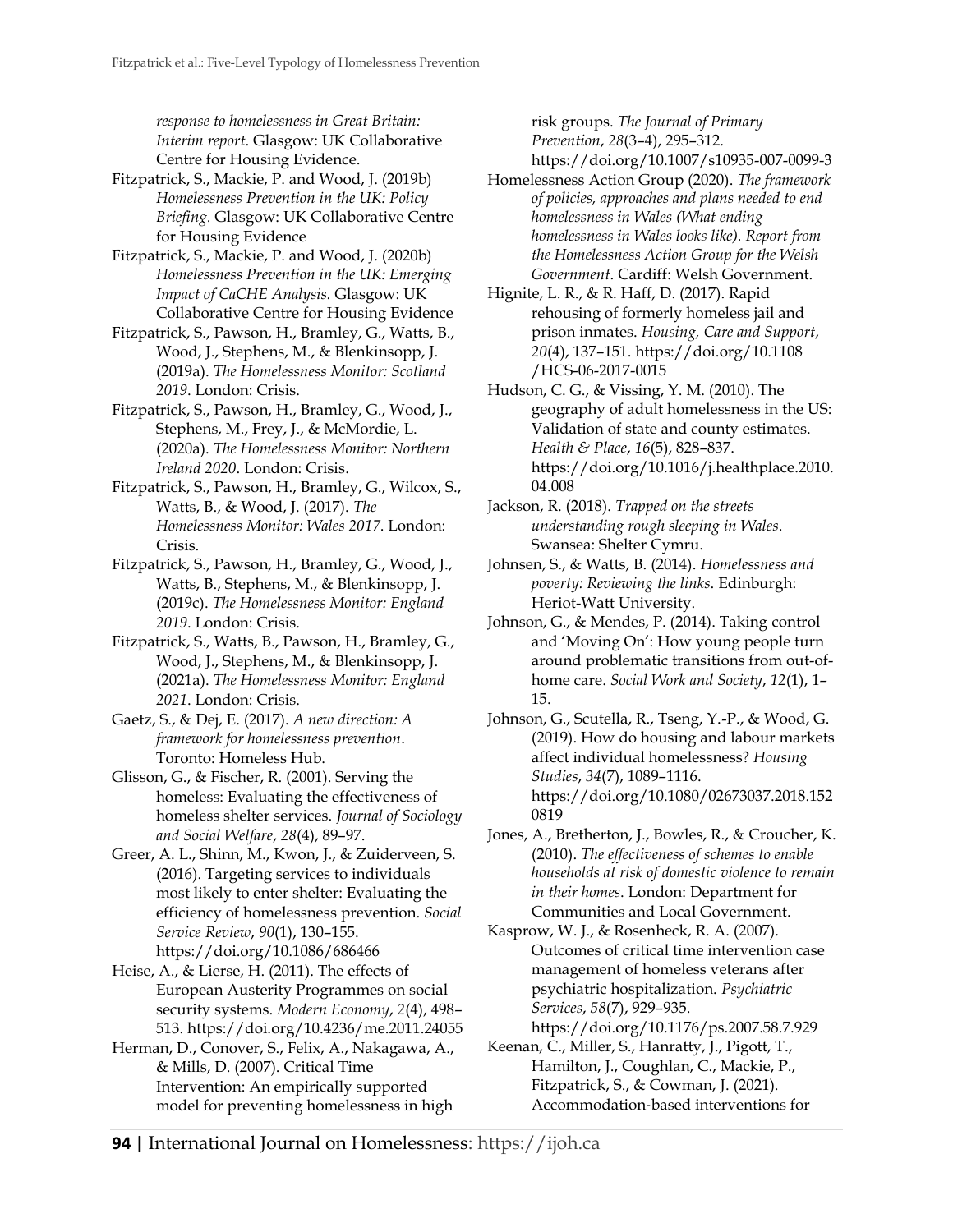individuals experiencing, or at risk of experiencing, homelessness. *Campbell Systematic Review*, *17*(2). https://doi.org/10.1002/cl2.1165

- Kelly, P. (2020). Risk and protective factors contributing to homelessness among foster care youth: An analysis of the National Youth in Transition Database. *Children and Youth Services Review*, *108*, 1-8. [https://doi.org/10.1016/j.childyouth.2019.1](https://doi.org/10.1016/j.childyouth.2019.104589) [04589](https://doi.org/10.1016/j.childyouth.2019.104589)
- Kenna, P., Busch-Geertsema, V., Benjaminsen, L., & Nasarre-Aznar, S. (2016). *Pilot project– promoting protection of the right to housing– homelessness prevention in the context of evictions. Final report*. Publications Office of the European Union.
- Kertesz, S. G., & Johnson, G. (2017). Housing First: Lessons from the United States and challenges for Australia. *Australian Economic Review*, *50*(2), 220–228. <https://doi.org/10.1111/1467-8462.12217>
- Kube, A., Das, S., & Fowler, P. J. (2019). Allocating interventions based on predicted outcomes: A case study on homelessness services. *Proceedings of the AAAI Conference on Artificial Intelligence*, *33*(01), 622-629. https://doi.org/10.1609/aaai.v33i01.330162 2
- Lewer, D., Braithwaite, I., Bullock, M., Eyre, M. T., White, P. J., Aldridge, R. W., Story, A., & Hayward, A. C. (2020). COVID-19 among people experiencing homelessness in England: a modelling study. *The Lancet Respiratory Medicine*, *8*(12), 1181–1191. https://doi.org/10.1016/S2213- 2600(20)30396-9
- Lutze, F. E., Rosky, J. W., & Hamilton, Z. K. (2014). Homelessness and reentry: A multisite outcome evaluation of Washington State's reentry housing program for high risk offenders. *Criminal Justice and Behavior*, *41*(4), 471–491. https://doi.org/10.1177/ 0093854813510164
- MacKenzie, D. (2018). *The Geelong Project: Interim report 2016-2017*. Geelong: Barwon Child, Youth and Family.
- Mackie, P., Johnsen, S., & Wood, J. (2017). *Ending rough sleeping: What works? An international evidence review*. London: Crisis.
- Mackie, P. K. (2015). Homelessness prevention and the Welsh Legal Duty: Lessons for

international policies. *Housing Studies*, *30*(1), 40–59. https://doi.org/10.1080/ 02673037.2014.927055

- Maher, C., & Allen, M. (2017). What is preventing us from preventing homelessness? A review of the Irish national preventative strategy. *European Journal of Homelessness*, *8*(2), 119– 135.
- McMordie, L. (2020). Avoidance strategies: Stress, appraisal and coping in hostel accommodation. *Housing Studies*, *36*(3), 380– 396. https://doi.org/10.1080/02673037. 2020.1769036
- Ministry of Housing, Communities and Local Government (2018). *The rough sleeping strategy*. London: MHCLG.
- Ministry of Housing, Communities and Local Government (2019). *Rough sleeping initiative 2018: Impact evaluation.* London: MHCLG.
- Ministry of Housing, Communities and Local Government (2020). *Coronavirus (COVID-19) emergency accommodation survey data: May 2020*. London: MHCLG.
- Montgomery, A. E., Metraux, S., & Culhane, D. (2013). Rethinking homelessness prevention among persons with serious mental illness. *Social Issues and Policy Review*, *7*(1), 58–82. [https://doi.org/10.1111/j.1751-](https://doi.org/10.1111/j.1751-2409.2012.01043.x) [2409.2012.01043.x](https://doi.org/10.1111/j.1751-2409.2012.01043.x)
- Mosites, E., Parker, E. M., Clarke, K. E. N., Gaeta, J. M., Baggett, T. P., Imbert, E., Sankaran, M., Scarborough, A., Huster, K., Hanson, M., Gonzales, E., Rauch, J., Page, L., McMichael, T. M., Keating, R., Marx, G. E., Andrews, T., Schmit, K., Morris, S. B., Dowling, NF., Peacock, G., Buff, A., Jamison, C., Marcus, R., Rao, CY., Self, JL., Tobolowsky, F., Williams, S., Kay, M., Bobba, N., Cohen, S., Fuchs, J., Nguyen, T., & Stoltey, J. (2020). Assessment of SARS-CoV-2 infection prevalence in homeless shelters—Four U.S. Cities, March 27–April 15, 2020. *MMWR. Morbidity and Mortality Weekly Report*, *69*(17), 521–522. [https://doi.org/10.15585/mmwr.mm6917e](https://doi.org/10.15585/mmwr.mm6917e1)

O'Donnell, J. (2019). Does social housing reduce homelessness? A multistate analysis of housing and homelessness pathways. *Housing Studies*, 1–27. [https://doi.org/10.1080/02673037.2018.154](https://doi.org/10.1080/02673037.2018.1549318) [9318](https://doi.org/10.1080/02673037.2018.1549318)

[1](https://doi.org/10.15585/mmwr.mm6917e1)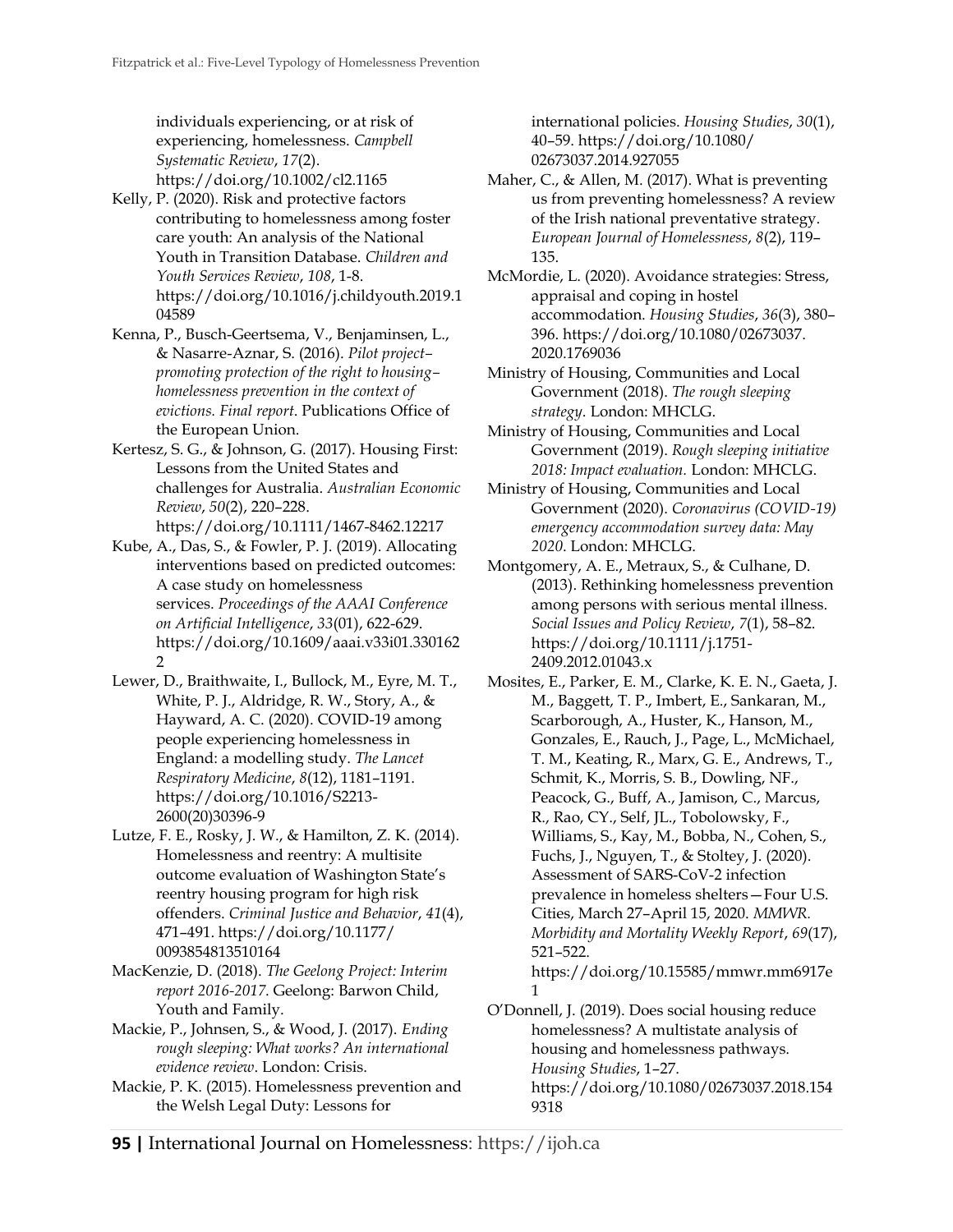O'Flaherty, B. (2004). Wrong person and wrong place: For homelessness, the conjunction is what matters. *Journal of Housing Economics*, *13*(1), 1–15. [https://doi.org/](https://doi.org/10.1016/j.jhe.2003.12.001) [10.1016/j.jhe.2003.12.001](https://doi.org/10.1016/j.jhe.2003.12.001)

Olsson, L., & Nordfeldt, M. (2008). Homelessness and the tertiary welfare system in Sweden– the role of welfare state and non-profit sector. *European Journal of Homelessness*, *2*, 33–44.

O'Sullivan, E. (2020). *Reimagining homelessness for policy and practice*. Bristol: The Policy Press.

Parsell, C., Clarke, A., & Kuskoff, E. (2020). Understanding responses to homelessness during COVID-19: An examination of Australia. *Housing Studies*, 1–14. [https://doi.org/10.1080/02673037.2020.182](https://doi.org/10.1080/02673037.2020.1829564) [9564](https://doi.org/10.1080/02673037.2020.1829564)

Parsell, C., & Fitzpatrick, S. (2016) Breaking the cycle of violence, *Policy Forum*, https://www.policyforum.net/breakingcycle-violence/

Parsell, C, & Marston, G. (2012). Beyond the 'at risk' individual: Housing and the eradication of poverty to prevent homelessness. *Australian Journal of Public Administration*, *71*(1), 33–44. https://doi.org/10.1111/j.1467- 8500.2012.00758.x

Pearson, C., Montgomery, A. E., & Locke, G. (2009). Housing stability among homeless individuals with serious mental illness participating in Housing First programs. *Journal of Community Psychology*, *37*(3), 404– 417.<https://doi.org/10.1002/jcop.20303>

Piña, G., & Pirog, M. (2019). The impact of homeless prevention on residential instability: evidence from the homelessness prevention and rapid re-housing program. *Housing Policy Debate*, *29*(4), 501–521. [https://doi.org/10.1080/10511482.2018.153](https://doi.org/10.1080/10511482.2018.1532448) [2448](https://doi.org/10.1080/10511482.2018.1532448)

Pleace, N. (2019). *Preventing homelessness: A review of the international evidence. Research report*. Dublin: Simon Communities of Ireland.

Pleace, N., Knutagård, M., Culhane, D., & Granfelt, R. (2016). The strategic response to homelessness in Finland: Exploring innovation and coordination within a national plan to reduce and prevent homelessness. In N. Nichols & C. Doberstein (Eds.), *Exploring Effective Systems Responses to* 

*Homelessness* (pp. 426–442). Toronto: The Homeless Hub Press.

Quigley, J., Raphael, S., & Smolensky, E. (2001). Homeless in America, homeless in California. *The Review of Economics and Statistics*, *83*(1), 37–51. https://doi.org/10.1162/0034653017501600 27

Reid, B. (2021). *Preventing homelessness in Scotland*. Edinburgh: Crisis.

Roman, C. G., & Travis, J. (2006). Where will I sleep tomorrow? Housing, homelessness, and the returning prisoner. *Housing Policy Debate*, *17*(2), 389–418. [https://doi.org/10.1080/10511482.2006.952](https://doi.org/10.1080/10511482.2006.9521574) [1574](https://doi.org/10.1080/10511482.2006.9521574)

Schwan, K., French, D., Gaetz, S., Ward, A., Akerman, J., & Redman, M. (2018). *Preventing youth homelessness: An international review of evidence*. Cardiff: Wales Centre for Public Policy.

Scottish Parliament Equal Opportunities Committee. (2012). *4th Report, 2012 (Session 4): Having and keeping a home: Steps to preventing homelessness among young people*.

Shinn, M., & Cohen, R. (2019). *Homelessness prevention: A review of the literature.* Centre For Evidence-Based Solutions to Homelessness.

Shinn, M., Baumohl, J., & Hopper, K. (2001). The Prevention of homelessness revisited. *Analyses of Social Issues and Public Policy*, *1*(1), 95–127[. https://doi.org/10.1111/1530-](https://doi.org/10.1111/1530-2415.00006) [2415.00006](https://doi.org/10.1111/1530-2415.00006)

Shinn, M., Greer, A. L., Bainbridge, J., Kwon, J., & Zuiderveen, S. (2013). Efficient targeting of homelessness prevention services for families. *American Journal of Public Health*, *103*(S2), S324–S330.

<https://doi.org/10.2105/AJPH.2013.301468> Spencer, M. B., & Jones-Walker, C. (2004). Interventions and services offered to former juvenile offenders re-entering their communities: An analysis of program effectiveness. *Youth Violence and Juvenile Justice*, *2*(1), 88–97. <https://doi.org/10.1177/1541204003260049>

Spinney, A., & Blandy, S. (2011). *Homelessness prevention for women and children who have experienced domestic and family violence: Innovations in policy and practice*. Melbourne: AHURI.